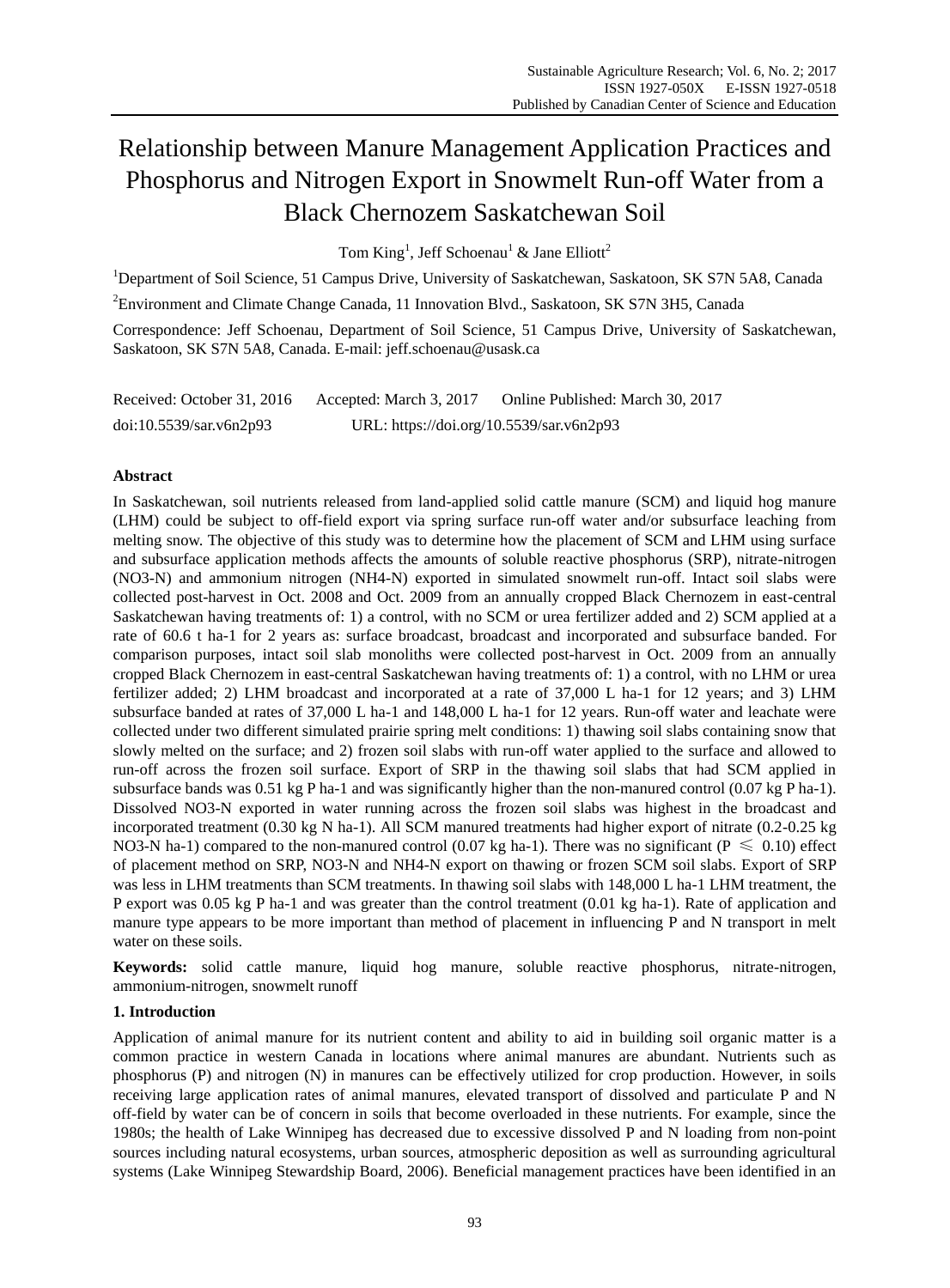attempt to reduce the excess nutrients exported offsite to surface and subsurface water bodies (Schnepf and Cox, 2006). Much attention has been directed towards controlling point source contamination of surface and subsurface water bodies; however, non-point source contamination, such as off-field movement of nutrients from golf courses, urban lawns and agricultural fields, into surface and subsurface water bodies is difficult to identify and control (Sharpley et al., 2001).

Some agricultural fields have evolved from serving as sinks for nutrients such as P and N, to nutrient sources due to fertilizer application beyond crop nutrient demand (Sharpley et al., 2001). The desired P and N nutrient management in agriculture is to meet crop nutrient demand with little residual nutrient that is susceptible to loss mechanisms such as leaching, denitrification or export from the field in water. Practicing no-till soil conservation has been identified as one management method that reduces the amount of particulate nutrients carried by eroding sediment that is removed from agricultural fields, and this practice has been widely adopted by growers on the Canadian prairies. However, it was reported early on that dissolved nutrients can be more easily exported via surface and subsurface water in these minimal low disturbance (Baker and Laflen, 1983; Langdale et al., 1985; Sharpley and Smith, 1994; Zhao et al., 2001).

There has been a desire to more closely monitor and control the dissolved P movement off fields receiving annual or semi-annual applications of animal manure (Sharpley et al., 2005). Agricultural fields that are under a no-till management have been documented as having greater dissolved P losses in surface run-off, compared to conventional tilled fields due to the stratification of P with depth (Mueller et al., 1984; Sharpley and Smith, 1994), with a greater amount of P being concentrated in the upper surface portion of the soil (Butler and Coale, 2005; Guertal et al., 1991; Tiessen et al., 2010). Sharpley et al. (2005) observed strong correlation between P losses in run-off water and soil P availability at the 0.1-3.7 cm depth; namely as soil P increased in this zone, the greater the observed potential for soil release of P to run-off water which has also been reported elsewhere (Vadas et al., 2005).

Phosphorus and N export in run-off water can be affected by the rate, method and seasonal timing of manure application. Phosphorus and N in manures such as SCM or LHM that are directly applied to the soil surface without incorporation, may not interact with soil particles that would otherwise help to retain them through adsorption and formation of insoluble complexes (Vadas et al., 2004). Mooleki et al. (2002) reported greater crop yields and larger N recovery when LHM was subsurface banded compared to broadcast applications. Some studies have reported that the timing of animal manure application influences the forms and/or amounts of nutrients exported offsite. Klausner et al. (1976) suggested that fall pre-snowfall application of manure reduces N nutrient loss compared to winter manure application. When manure is applied during the spring prior to field operations (e.g., tillage, seeding and harrowing) the manure P is incorporated into the soil, which is commonly believed to reduce the amount of P exported via run-off.

A large portion of the nutrient loss research has been conducted in areas of Canada or the United States where run-off from rainfall events accounts for the majority of nutrient export. Previous research conducted in western Canada has reported that soil losses from spring snowmelt can be greater than erosion from rainfall (Chanasyk and Woytowich, 1987; McConkey et al., 1997; Van Vliet and Hall, 1991). In regions of the northern Great Plains such as Saskatchewan, spring snowmelt is the major moisture recharge event of the year. Snowfall can account for as much as 30 % of the annual precipitation received (Cutforth et al., 1999) and accumulates through several months, subsequently melting and running over thawing and frozen soil when spring temperatures begin to increase (Li et al., 2011). Snowmelt run-off can exceed rainfall run-off due to frozen soils with limited water infiltration (Granger et al., 1984; Hansen et al., 2000; Young and Mutchler, 1976). The prolonged period in which snowmelt occurs favors more saturated conditions within the soil surface, which enhances the release of dissolved nutrient forms (Bechmann et al., 2005; Little et al., 2007; Ontkean et al., 2005).

Snowmelt run-off has less erosive ability compared to run-off from rainfall. The kinetic energy generated by the force of raindrops contacting the soil surface can cause more aggregate breakdown, soil particle detachment and movement of particles with the run-off water (Li et al., 2011). Glozier et al. (2006) reported that approximately two-thirds of the N and P removal due to run-off from snowmelt in southern Manitoba occurred in a dissolved inorganic form. Little et al. (2007) reported that in Alberta, Canada, over 90 % of the P removed by spring snowmelt was in a dissolved inorganic form. Fleming and Fraser (2000) have reported that frozen or unthawed bare soils do not allow infiltration of nutrients such as P and N. Research has also been conducted into subsurface pathways for P loss (Sims et al., 1998). Jensen et al. (1998) and Stamm et al. (1998) have reported that most of the P leaching is likely through shallow macropore preferential flow. In soils that are thawing at the surface but remain frozen underneath in early spring, much of the flow below the soil surface may be lateral flow above the frozen layer. Valipour (2012a) noted that there is some error that can occur when estimating subsurface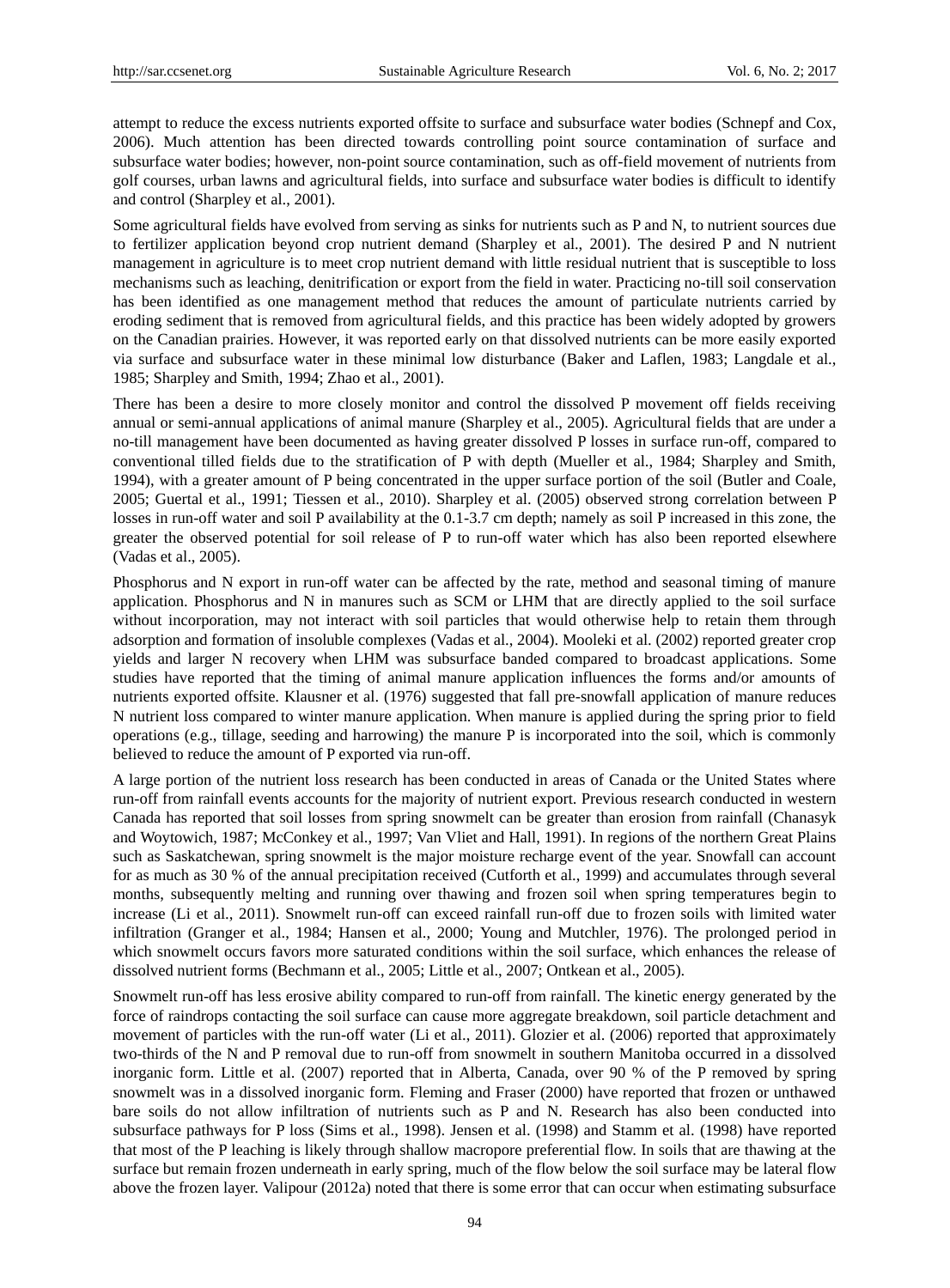drainage (Gallichand, 1994) watertable depth that results from the vertical variation of hydraulic conductivity in soil. Annual applications of animal manures could lead to elevated concentrations of P and N nutrients that can become phytotoxic (Valipour and Singh, 2016). Forecasting and determination of the amount of annual moisture to be received in a region (Valipour, 2016) is important along with the water use efficiency of different types of crops and cropping patterns to gain an understanding of the potential for runoff and leaching of water and soil nutrients that could be potentially moved off a field site (Valipour, 2012b; Valipour, 2013a). Volume of water received from annual moisture deposits, moisture distribution and uniformity, deep percolation losses and water use efficiency by various crops (Valipour, 2013b) will contribute to amounts of nutrients that can potentially be exported from a cultivated field site.

Despite several Saskatchewan studies that have examined P and N in spring snowmelt, it is evident that limited information exists specifically on the nature and extent of SRP and N transport in snowmelt water in soils receiving animal manure in surface and subsurface banded type application methods in western Canada. Even less information exists regarding multi-year animal manure applications at different rates and the effect of different application methods. Priyashantha et al. (2007) investigated the movement of P and N over a Saskatchewan landscape in snowmelt runoff in an enclosed 0.8 ha basin receiving hog manure in two fall applied applications. Soil core samples were obtained and air dried and sieved to < 2.0 mm, thus samples were disturbed before being analyzed. Smith et al. (2011) examined P and N in spring snowmelt runoff in standing water in depression zone areas of a one year in-field cattle feeding enclosure located in east-central Saskatchewan. Cade-Menun et al. (2012) measured P and N nutrient loss in snowmelt from commercially fertilized no-till managed annual wheat-canola crop rotation and perennial pasture land in Saskatchewan. Subsurface injection or banding of manure can be beneficial to a crop, such as increased plant nutrient uptake, increased bioavailability of soil nutrients and enhanced crop growth. However the effects on P and N nutrient export snowmelt runoff in fields that have received multiple year SCM and LHM subsurface banded applications have not been evaluated in western Canadian soils.

A novel methodology was developed for collecting intact soil slab monoliths from replicated field plots. This involved the intact extraction of a slab of soil after harvest operations had been concluded that could be transported to the lab to measure the amounts of SRP and N contained in runoff and leachate water. This was followed by the development of a technique for simulating melting snow conditions and run-off under two common early spring scenarios: 1) where snowmelt water is allowed to infiltrate and move laterally below the soil surface in thawing soil and 2) a condition in which melt water moves rapidly across a frozen surface. It was hypothesized that P and N movement from soil amended with manure would be enhanced compared to unamended controls, that in-soil placement would reduce nutrient export in surface run-off, greater export of P would occur from SCM amended soil, and that export would be greater from snow melting on thawing soil that allows the snowmelt water to interact with the soil compared to melt water rapidly passing across frozen soil. Therefore the objective of the research was to determine the effect of surface and subsurface water flow arising from snowmelt on the nutrient export from soils with different manure management histories.

## **2. Method**

#### *2.1 Experimental Site*

The SCM and LHM studies were conducted near Dixon, Saskatchewan (Dixon site) on two adjacent areas of the same field (52°11' 54"N 105°14' 10"W) within the Rural Municipality of Humboldt. The soil at the site belongs to the Cudworth Association and is a Black Chernozemic soil formed in calcareous, silty, lacustrine parent materials and having a loam surface texture (Saskatchewan Soil Survey 1989). The soil at this site occurs on a gently sloping land surface and has a few limitations that hinder agricultural activity. Identified limitations include insufficient moisture holding capacity and some salinity (covering 10-20% of the landscape), occurring mostly in sloughs and low lying areas (Saskatchewan Soil Survey, 1989). Soil pH in the 0-15 cm depth is 7.9, electrical conductivity is 0.1 dS  $m^{-1}$  and soil organic carbon is 2.5%. This field site is only slightly stony and has a low susceptibility to wind and water erosion (Saskatchewan Soil Survey, 1989).

#### *2.2 Manure Treatments and Experimental Design*

The SCM injection study at Dixon was established before spring seeding operations commenced in June 2007, with SCM applied using Prairie Agricultural Machinery Institute's (PAMI) SCM subsurface banding applicator machine. The SCM field trial plots (3.05 x 6.09 m) were set up as a randomized complete block design, replicated four times. The SCM treatments were applied in June 2007, May 2008 and May 2009. Treatments included an undisturbed control plot with no manure or fertilizer applied, and another control with no manure or fertilizer applied but with disturbance of the soil using the coulter openers of the SCM injector machine. The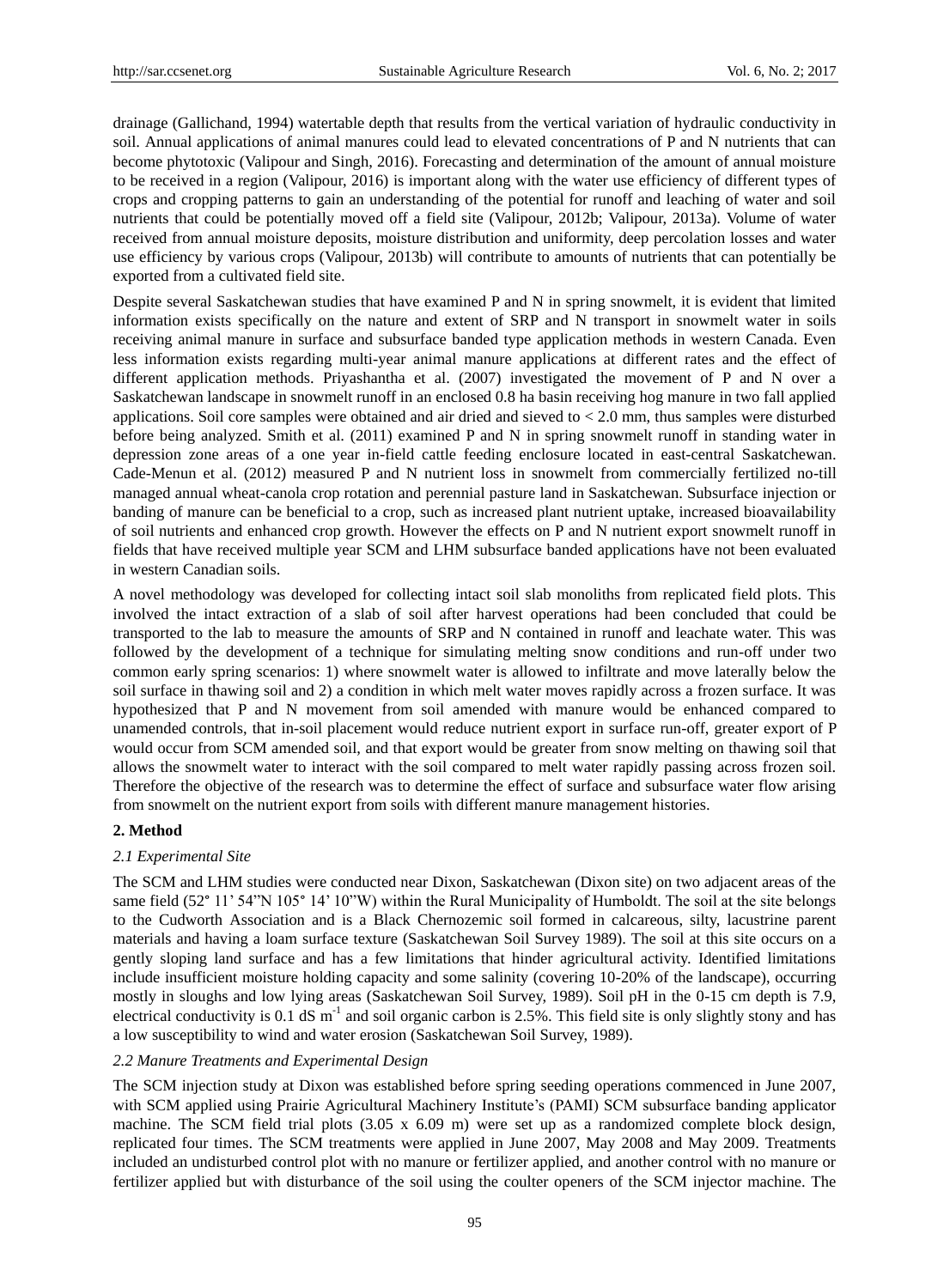SCM was applied using three application procedures; 1) broadcast application where SCM was applied on the soil surface (no incorporation), 2) broadcast and incorporated where SCM was applied on the soil surface and then incorporated using a disk, 3) subsurface banding, where SCM was subsurface placed in bands using the PAMI SCM bander machine (in six subsurface trenches with 60 cm coulter openers spaced 30 cm apart, applying the SCM product in bands 10-13 cm in depth). Twenty cm closing wheels covered the exposed or banded trench with soil. The rate of SCM applied was equal to 300 kg total N ha<sup>-1</sup>, at a rate of approximately 60.6 t ha<sup>-1</sup>, and may be considered triple the rate of annually applied N (approximately 100 kg N ha<sup>-1</sup>) that would be recommended as commercial fertilizer to meet typical crop requirements in the canola-oat rotation.

The SCM applied in the three-year field trial was obtained from the Poundmaker Feedlot, which is located approximately 8 km east of the town of Lanigan, SK. Phosphorus and N contents of the SCM applied in 2007, 2008 and 2009 are listed in Table 1. Due to variation in manure P content over the years, the P applied in the SCM treatments ranged from 160 kg P ha<sup>-1</sup> in 2007 to 150 kg P ha<sup>-1</sup> in 2008 to 213 kg P ha<sup>-1</sup> in 2009 (Table 1). Applied Total N in the SCM ranged from 300 kg N ha<sup>-1</sup> in 2007 to 180 kg N ha<sup>-1</sup> in 2008 to 561 kg N ha<sup>-1</sup> in 2009. Possible changes in animal nutrition management between the three years of collected manure could have led to the yearly variations in animal manure P and N nutrient contents. Applied ammonium-nitrogen (NH4-N) in the SCM was  $0.15 \text{ kg NH}_4\text{-N}$  ha<sup>-1</sup> in 2007 and 2008, and  $0.18 \text{ kg NH}_4\text{-N}$  ha<sup>-1</sup> in 2009.

The LHM trials that were sampled for comparison purposes were established in October of 1996. In this trial, each year after harvesting operations were completed, application of LHM was made using PAMI's LHM subsurface injector applicator truck as described by Mooleki et al. (2002). Soil slab monolith collection was conducted in Oct. 2009 prior to application of LHM. The LHM field trial plots (3.05 x 30.48 m) were set up as a randomized complete block design and replicated four times. Treatments were applied in October, post-harvest, every year for the duration of the 12-year long-term LHM study. The field was seeded to canola in late May of 2008, and to barley (*Hordeum vulgare*) in early June 2009. Treatments included a control plot with no manure or fertilizer being applied and disturbance of the soil using the coulter openers of the PAMI LHM subsurface injection applicator truck. Liquid hog manure was applied using two application procedures; 1) subsurface injection where LHM was subsurface banded and placed in a band using the PAMI LHM subsurface injection machine in six subsurface bands using 60 cm diameter coulter openers spaced 30 cm apart applying the LHM 10-13 cm deep, and 2) broadcast of LHM across the soil surface followed by incorporation after 24 hr.

| Year of<br><b>Application</b> | Treatment $^\dagger$  | Total $P^{\ddagger}$<br>Total N <sup>§</sup> |              | $NH_A-N^T$   | <b>Application method</b>                              |  |
|-------------------------------|-----------------------|----------------------------------------------|--------------|--------------|--------------------------------------------------------|--|
|                               | $(t \text{ ha}^{-1})$ |                                              | $(kg ha-1)$  |              |                                                        |  |
|                               | $\circ$               | $\circ$                                      | $\circ$      | $\mathbf{o}$ | with no incorporation, but<br>disturbance <sup>¶</sup> |  |
| 2007                          | 60.6                  | 168                                          | 300          | 0.15         | broadcast only                                         |  |
|                               | 60.6                  | 168                                          | 300          | 0.15         | broadcast and incorporated                             |  |
|                               | 60.6                  | 168                                          | 300          | 0.15         | subsurface banded                                      |  |
| 2008                          | $\circ$               | $\circ$                                      | $\mathbf{o}$ | $\circ$      | with no incorporation, but<br>disturbance <sup>¶</sup> |  |
|                               | 60.6                  | 150                                          | 180          | 0.15         | broadcast only                                         |  |
|                               | 60.6                  | 150                                          | 180          | 0.15         | broadcast and incorporated                             |  |
|                               | 60.6                  | 150                                          | 180          | 0.15         | subsurface banded                                      |  |
| 2009                          | $\circ$               | $\circ$                                      | $\circ$      | $\circ$      | with no incorporation, but<br>disturbance <sup>¶</sup> |  |
|                               | 60.6                  | 213                                          | 561          | 0.18         | broadcast only                                         |  |
|                               | 60.6                  | 213                                          | 561          | 0.18         | broadcast and incorporated                             |  |
|                               | 60.6                  | 213                                          | 561          | 0.18         | subsurface banded                                      |  |

Table 1. Rates of phosphorus, total N and ammonium N applied as manure from 2007-2009 in the solid cattle manure trials at Dixon, Saskatchewan

† Application rate based on wet weight

‡ Total phosphorus from 3 years of solid cattle manure application

§Total nitrogen from 3 years of solid cattle manure application

¶Ammonium nitrogen from 3 years of solid cattle manure application

# No application of manure and soil disturbance with PAMI manure applicator coulters inserted in soil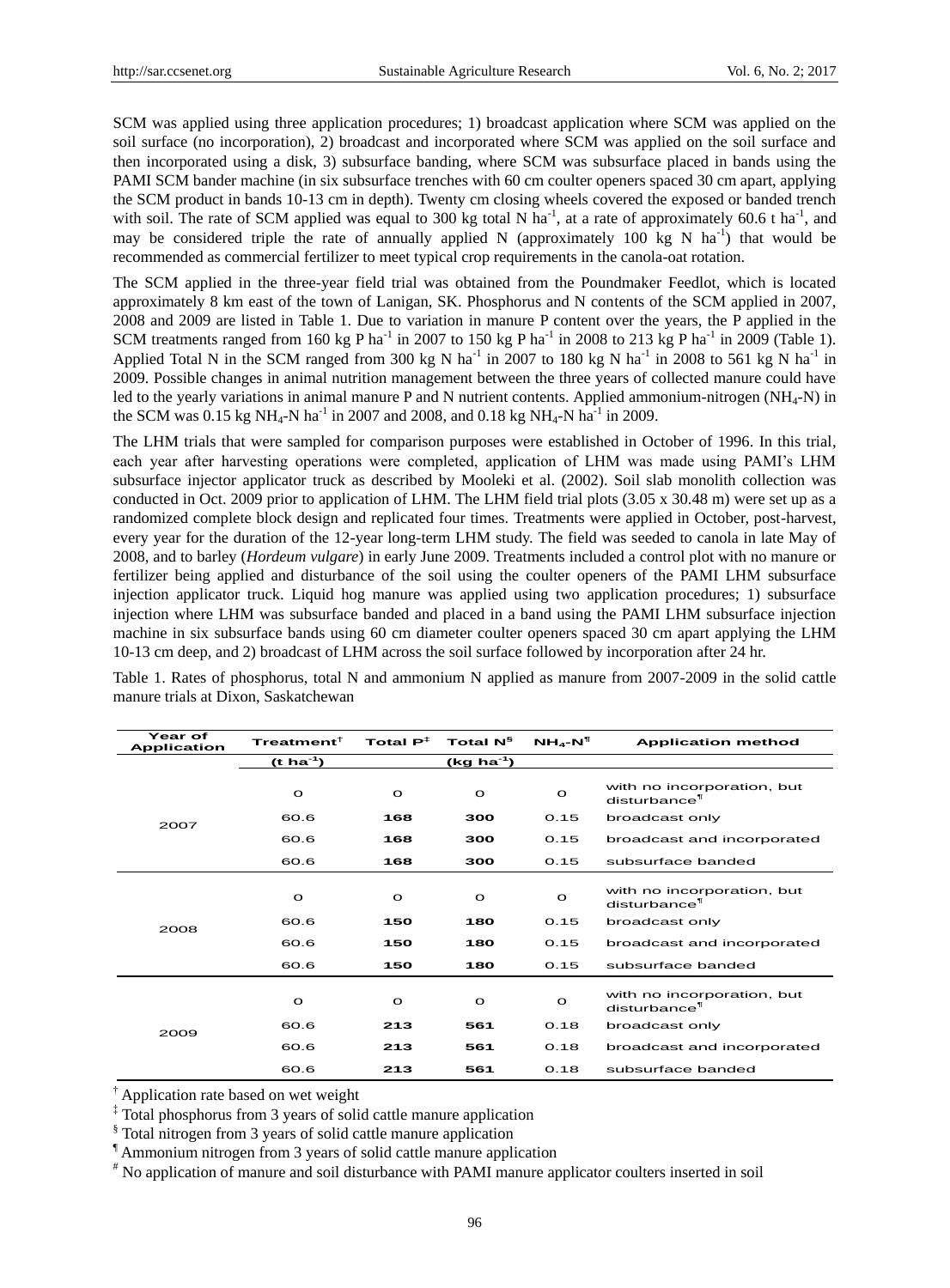Manure sub-samples for both the SCM and LHM applications for each year of application were obtained from the application equipment at the time of treatment application in the field plots. From 1997-2007, the annual application rates of LHM were approximately 90 (37, 000 L ha<sup>-1</sup>) and 350 (148,000 L ha<sup>-1</sup>) kg total N ha<sup>-1</sup> per year, and 6 kg total P ha<sup>-1</sup> and 25 kg total P ha<sup>-1</sup> per year on the low and high rate treatments respectively (Table 2). The total N that was applied in the 12-year long-term LHM trial in the years that encompassed this study (2008 and 2009) slightly ranged from 68 kg N ha<sup>-1</sup> in the 2008 low application rate treatment to 79 kg N ha<sup>-1</sup> in 2009, while total P ranged from 4 kg P ha<sup>-1</sup> to 7 kg P ha<sup>-1</sup> in the same treatments (Table 2). Phosphorus that was added over the 12 years in the LHM treatments at the  $37,000$  L ha<sup>-1</sup> rate was 73 kg P ha<sup>-1</sup> and added at the 148,000 L ha<sup>-1</sup> rate was 292 kg P ha<sup>-1</sup>. Subsurface banding of LHM at four times that of the low application rate substantially increased P and N being added to the soil (Table 2). Subsurface banding of LHM at four times the normal low application rate increased the amount of P and N being added to the soil. For example, in 2009, total P being added to the soil by LHM subsurface banding application method increased from 7 kg ha<sup>-1</sup> in the low rate 37,000 L ha<sup>-1</sup> subsurface banding application method to 28 kg ha<sup>-1</sup> in the 148,000 L ha<sup>-1</sup> subsurface banding method. In the same year, total N being added to the soil by LHM subsurface banding application method increased from 79 kg ha<sup>-1</sup> in the low rate 37,000 L ha<sup>-1</sup> subsurface banding application method to 316 kg ha<sup>-1</sup> in the  $148,000$  L ha<sup>-1</sup> subsurface banding method (Table 2).

Table 2. Treatments from 1997-2007, 2008 and 2009 in the twelve-year liquid hog manure study at Dixon, Saskatchewan

| Year of            | Treatment $^{\dagger}$ | $P$ rate <sup><math>\ddagger</math></sup> | <b>Total N</b>    | $NH_4$ -N         | <b>Application method</b>                              |  |
|--------------------|------------------------|-------------------------------------------|-------------------|-------------------|--------------------------------------------------------|--|
| <b>Application</b> |                        |                                           | rate <sup>§</sup> | rate <sup>T</sup> |                                                        |  |
|                    | (L ha <sup>-1</sup> )  |                                           | (kg ha $^{-1}$ )  |                   |                                                        |  |
|                    | 0                      | 0                                         | O                 | 0                 | with no incorporation, but<br>disturbance <sup>#</sup> |  |
| 1997-2007          | 37,000                 | 62                                        | 875               | 650               | hog manure subsurface                                  |  |
|                    | 148,000                | 248                                       | 3500              | 2600              | injected                                               |  |
|                    | 37,000                 | 62                                        | 875               | 650               | hog manure broadcast and<br>incorporated               |  |
|                    |                        |                                           |                   |                   |                                                        |  |
|                    | O                      | 0                                         | 0                 | 0                 | with no incorporation, but<br>disturbance <sup>#</sup> |  |
| 2008               | 37,000                 | 4                                         | 68                | 61                | hog manure subsurface                                  |  |
|                    | 148,000                | 16                                        | 272               | 244               | injected                                               |  |
|                    | 37,000                 | 4                                         | 68                | 61                | hog manure broadcast and<br>incorporated               |  |
|                    |                        |                                           |                   |                   |                                                        |  |
| 2009               | 0                      | 0                                         | 0                 | 0                 | with no incorporation, but<br>disturbance              |  |
|                    | 37,000                 | 7                                         | 79                | 69                | hog manure subsurface                                  |  |
|                    | 148,000                | 28                                        | 316               | 276               | injected                                               |  |
|                    | 37,000                 | $\overline{7}$                            | 79                | 69                | hog manure broadcast and<br>incorporated after 24 h    |  |

† Application rate based on wet weight

‡ Total phosphorus from 12 years of liquid hog manure application

§Total nitrogen from 12 years of liquid hog manure application

¶Ammonium nitrogen from 12 years of liquid hog manure application

# No application of manure and soil disturbance with PAMI manure applicator coulters inserted in soil

# *2.3 Measurements and Procedures*

2.3.1 Soil Sampling and Analysis

Soil samples from the SCM study and 12 year long-term LHM study were obtained from each of the treatment plots post-harvest in Oct. 2008 and Oct. 2009 using a truck mounted soil sampling coring device. Soil samples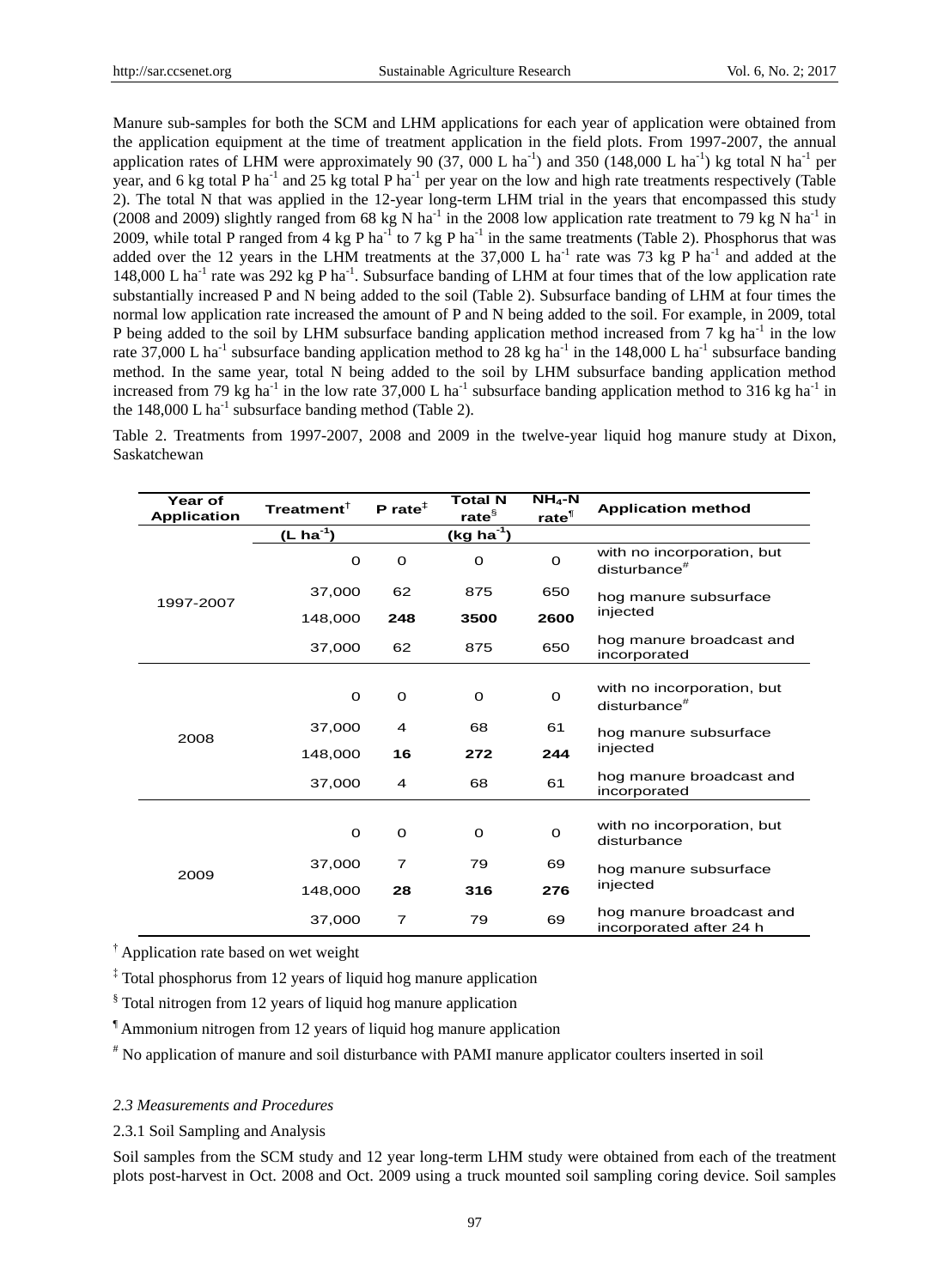were analyzed for available nitrate-nitrogen (NO<sub>3</sub>-N) and NH<sub>4</sub>-N by extracting with 2 *M* potassium chloride and measuring the ion concentrations colorimetrically using a Technicon Autoanalyzer II (Keeney and Nelson, 1982). Soil extractable P was determined by a modified Kelowna method (Qian et al., 1994).

The 2008 extracable P measured in the 0-15 cm depth in the 60.6 t ha<sup>-1</sup> SCM application rate was 93.3 kg ha<sup>-1</sup> in the broadcast and incorporated applicat160ion method and increased to 145.9 kg ha<sup>-1</sup> in the subsurface banded and 150.1 kg ha<sup>-1</sup> in the broadcast only application method (Table 3).

Table 3. Extractable soil nutrients (0-15 cm) in the solid cattle manure trials sampled post-harvest in 2008 and 2009 at Dixon, Saskatchewan

| Year of<br><b>Application</b> | $\mathsf{T}$ reatment ${}^{\mathsf{T}}$ | $MKP^{\ddagger}$               |               | $NO3-N$     |       |      | $NH4-N$ | <b>Application method</b>                              |
|-------------------------------|-----------------------------------------|--------------------------------|---------------|-------------|-------|------|---------|--------------------------------------------------------|
|                               | $(t \, ha^{-1})$                        |                                |               | $(kg ha-1)$ |       |      |         |                                                        |
|                               | 0                                       | $23.5^{\S}$ (9.6) <sup>1</sup> |               | 5.5         | (1.7) | 13.1 | (3.8)   | with no incorporation, but<br>disturbance <sup>#</sup> |
| 2008                          | 60.6                                    | 150.1                          | (51.1)        | 11.1        | (1.9) | 10.6 | (3.3)   | broadcast only                                         |
|                               | 60.6                                    | 93.3                           | (73.7)        | 9.1         | (5.2) | 10.9 | (3.2)   | broadcast and incorporated                             |
|                               | 60.6                                    | 145.9                          | (73.6)        | 9.7         | (4.3) | 12.7 | (2.7)   | subsurface banded                                      |
|                               | $^{\dagger\dagger}$<br>LSD $(0.10)$     | 56.2                           |               | 3.0         |       | 3.0  |         |                                                        |
|                               | 0                                       | 19.8                           | (6.6)         | 4.6         | (0.4) | 8.3  | (1.2)   | with no incorporation, but<br>disturbance <sup>#</sup> |
|                               | 60.6                                    | 222.2                          | (36.8)        | 10.3        | (1.6) | 7.1  | (1.7)   | cattle manure broadcast<br>only                        |
| 2009                          | 60.6                                    | 177.1                          | (20.6)        | 9           | (1.7) | 8.2  | (1.9)   | cattle manure broadcast<br>and incorporated            |
|                               | 60.6                                    |                                | 204.9 (127.3) | 11.4        | (3.5) | 9.5  | (4.2)   | cattle manure subsurface<br>banded                     |
|                               | $LSD_{(0.10)}$                          | 81.4                           |               | 3.2         |       | 2.2  |         |                                                        |

† Application rate based on wet weight

‡ Modified Kelowna extractable P

§Means in the first column

<sup> $\text{I}$ </sup>Standard deviations ( $\pm$ ) of the mean in the second column

# No application of manure and soil disturbance with PAMI manure applicator inserted in soil

†† Least significant difference (*P* ≤ 0.10)

The extractable P measured in the 0-15 cm depth post-harvest at the 3 year SCM site increased to over 170 kg P ha<sup>-1</sup> in the three manure treatments by fall 2009 compared to about 20 kg P ha<sup>-1</sup> in the unmanured control plots (Table 3), reflecting the high amount of P added in the cattle manure. Only a small amount of inorganic N accumulated in the soil from the application of SCM, and soil extractable  $NO<sub>3</sub>-N$  levels in the SCM site were 9-11 kg  $NO_3-N$  ha<sup>-1</sup> in the three manure treatments in both the fall of 2008 and 2009 (Table 3). Soil extractable  $NH_4$ -N decreased slightly from 10 kg NH<sub>4</sub>-N ha<sup>-1</sup> in the three treatments in 2008 to less than 9 kg NH<sub>4</sub>-N ha<sup>-1</sup> in 2009 (Table 3). Low accumulations of ammonium and nitrate in the soil are anticipated with SCM due to low ammonium content and large amount of organic N that mineralizes only very slowly.

Soil extractable P measured in the 0-30 cm depth post-harvest at the 12 year LHM site, prior to LHM application in fall 2008 and 2009 was similar among treatments in 2008 and 2009. In 2008, MK-P ranged from 20.7 kg P ha<sup>-1</sup> in the low rate broadcast and incorporated to 31.3 kg P ha<sup>-1</sup> in the high rate subsurface banded versus 24.6 kg P ha<sup>-1</sup> in the unmanured control (Table 4). Soil extractable P levels in the LHM treatments in the fall of 2009 were similar, and slightly lower than in the fall of 2008. Lack of large influence of long-term application of LHM on soil extractable P content is consistent with amounts of P added in LHM over the years (5 to 25 kg P ha<sup>-1</sup> yr<sup>-1</sup>) that are similar to P removed in crop harvest each year.

Soil extractable NO<sub>3</sub>-N levels in fall of 2008 in the 0-30 cm depth at the LHM site were 9.3 kg NO<sub>3</sub>-N ha<sup>-1</sup> in the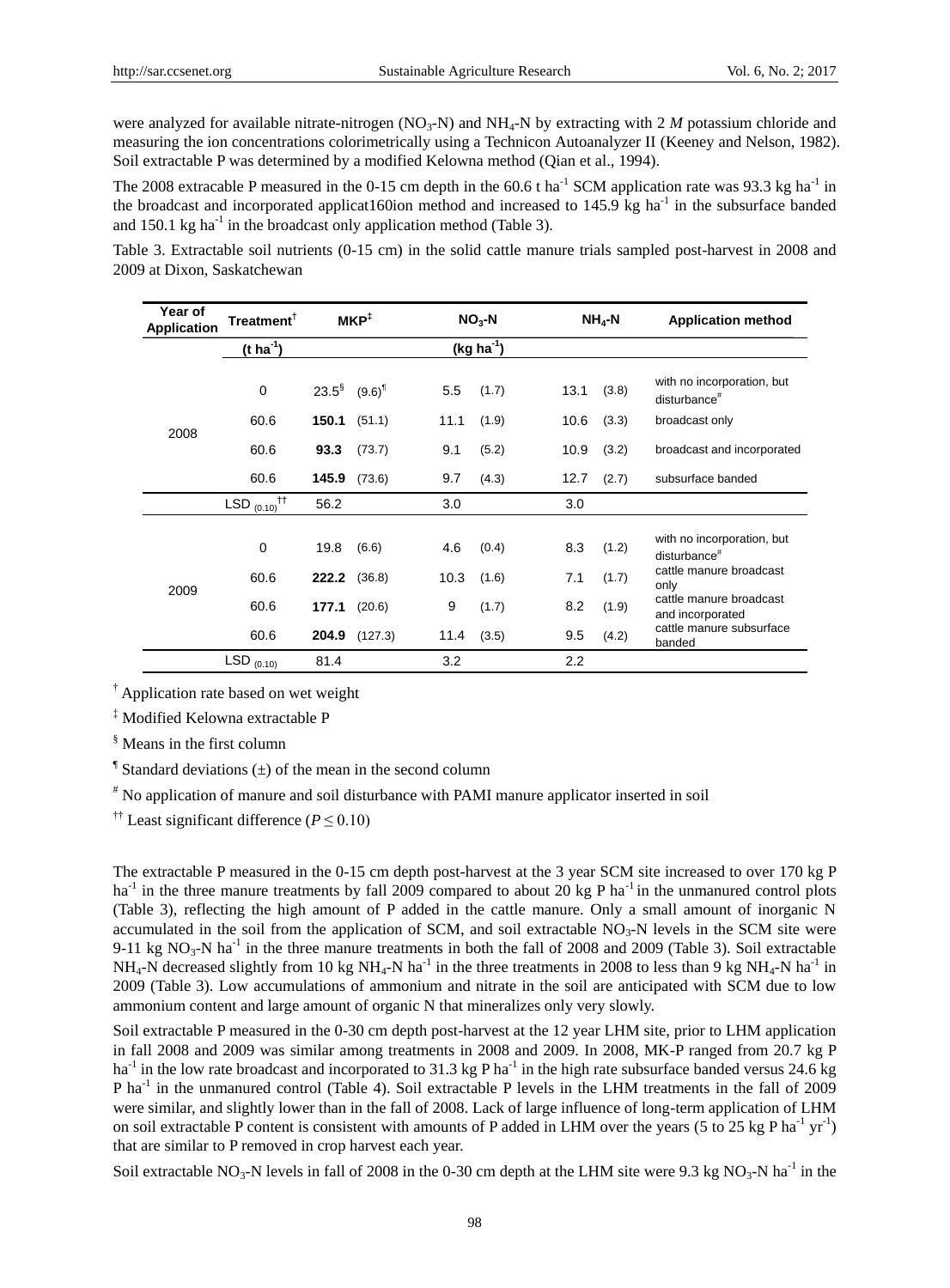control treatment and 12.6 kg  $NO_3-N$  ha<sup>-1</sup> in the 2009 control treatment (Table 4). In the 2008 low rate broadcast and incorporate, soil extractable  $NO_3$ -N levels 50.7 kg  $NO_3$ -N ha<sup>-1</sup> in the low rate subsurface banded and 266 kg  $NO<sub>3</sub>-N$  ha<sup>-1</sup> in the high rate subsurface banded treatment (Table 4). In the 2009 high rate broadcast and incorporate, soil extractable  $NO_3$ -N levels 118.7 kg  $NO_3$ -N ha<sup>-1</sup>. Soil extractable  $NO_3$ -N was increased when LHM was subsurface banded applied at four times the low rate subsurface banding treatment.

Soil extractable NH<sub>4</sub>-N in the 0-30 cm depth was 24-26 kg NH<sub>4</sub>-N ha<sup>-1</sup> in three LHM treatments and the control in 2008. In fall 2009 samples, soil extractable  $NO<sub>3</sub>-N$  levels were again about four times higher in the high rate subsurface banded soils compared to the lower rate treated plots (Table 4). Accumulation of nitrate rather than phosphate in the LHM soil is expected with 12 years of annual addition of about 300 kg N ha<sup>-1</sup>, which is an amount that greatly exceeds removal in crop harvest.

| Year of<br>Treatment $^{\dagger}$<br><b>Application</b> |                                                                                                                                                                                                          | MKP <sup>‡</sup> |              |       | $NO3-N$        |      | $NH4-N$ | <b>Application method</b>                                                                                                                                                                                                                                                                                                                                                                                                                                                                                                                                                                                                                                                                                                                                                                                        |
|---------------------------------------------------------|----------------------------------------------------------------------------------------------------------------------------------------------------------------------------------------------------------|------------------|--------------|-------|----------------|------|---------|------------------------------------------------------------------------------------------------------------------------------------------------------------------------------------------------------------------------------------------------------------------------------------------------------------------------------------------------------------------------------------------------------------------------------------------------------------------------------------------------------------------------------------------------------------------------------------------------------------------------------------------------------------------------------------------------------------------------------------------------------------------------------------------------------------------|
|                                                         | $(L ha^{-1})$                                                                                                                                                                                            |                  |              |       | $(kg ha^{-1})$ |      |         |                                                                                                                                                                                                                                                                                                                                                                                                                                                                                                                                                                                                                                                                                                                                                                                                                  |
| 2008                                                    | 0                                                                                                                                                                                                        | $24.6^{\$}$      | $(15.0)^{1}$ | 9.3   | (1.8)          | 26.4 | (5.4)   | with no incorporation, but<br>disturbance <sup>#</sup>                                                                                                                                                                                                                                                                                                                                                                                                                                                                                                                                                                                                                                                                                                                                                           |
|                                                         | 37,000                                                                                                                                                                                                   | 26.4             | (12.9)       | 50.7  | (16.5)         | 25.0 | (8.5)   | hog manure subsurface                                                                                                                                                                                                                                                                                                                                                                                                                                                                                                                                                                                                                                                                                                                                                                                            |
|                                                         | 148,000                                                                                                                                                                                                  | 31.3             | (16.4)       | 266.4 | (231.6)        | 26.4 | (5.8)   | injected                                                                                                                                                                                                                                                                                                                                                                                                                                                                                                                                                                                                                                                                                                                                                                                                         |
|                                                         | 37,000                                                                                                                                                                                                   | 20.7             | (8.3)        | 11.7  | (4.5)          | 24.3 | (5.5)   | hog manure broadcast and<br>incorporated                                                                                                                                                                                                                                                                                                                                                                                                                                                                                                                                                                                                                                                                                                                                                                         |
|                                                         | LSD $_{(0.10)}$ <sup>††</sup>                                                                                                                                                                            | 11.6             |              | 87.2  |                | 5.2  |         |                                                                                                                                                                                                                                                                                                                                                                                                                                                                                                                                                                                                                                                                                                                                                                                                                  |
|                                                         | 0                                                                                                                                                                                                        | 24.6             | (8.6)        | 12.6  | (4.6)          | 16.9 | (9.6)   | with no incorporation, but<br>disturbance <sup>#</sup>                                                                                                                                                                                                                                                                                                                                                                                                                                                                                                                                                                                                                                                                                                                                                           |
| 2009                                                    | 37,000                                                                                                                                                                                                   | 21.1             | (5.7)        | 28.0  | (10.0)         | 39.2 | (38.2)  | hog manure subsurface                                                                                                                                                                                                                                                                                                                                                                                                                                                                                                                                                                                                                                                                                                                                                                                            |
|                                                         | 148,000                                                                                                                                                                                                  | 28.0             | (8.0)        | 118.5 | (78.3)         | 17.5 | (9.6)   | injected                                                                                                                                                                                                                                                                                                                                                                                                                                                                                                                                                                                                                                                                                                                                                                                                         |
|                                                         | 37,000                                                                                                                                                                                                   | 17.3             | (3.2)        | 11.3  | (0.9)          | 30.8 | (11.8)  | hog manure broadcast and<br>incorporated                                                                                                                                                                                                                                                                                                                                                                                                                                                                                                                                                                                                                                                                                                                                                                         |
|                                                         | $LSD_{(0.10)}$                                                                                                                                                                                           | 6.4              |              | 25.5  |                | 14.5 |         |                                                                                                                                                                                                                                                                                                                                                                                                                                                                                                                                                                                                                                                                                                                                                                                                                  |
|                                                         | <sup>§</sup> Standard deviations of the mean<br><sup>1</sup> No application of manure and PAMI manure applicator coulters inserted in soil<br><sup>#</sup> Least significant difference ( $P \le 0.10$ ) |                  |              |       |                |      |         |                                                                                                                                                                                                                                                                                                                                                                                                                                                                                                                                                                                                                                                                                                                                                                                                                  |
|                                                         | 2.3.2 Snowmelt and Water Run-off Simulation on Soil Slab Monoliths                                                                                                                                       |                  |              |       |                |      |         |                                                                                                                                                                                                                                                                                                                                                                                                                                                                                                                                                                                                                                                                                                                                                                                                                  |
|                                                         | was collected from each of the four replicates for every treatment in the SCM and LHM studies.                                                                                                           |                  |              |       |                |      |         | Soil slab monolith samples for the thawing soil slab snowmelt portion of the study were collected at random<br>positions within each treatment plot in mid-Oct. 2008 and mid-Oct. 2009, after harvest operations had concluded<br>for each of those crop years in the SCM study, and in mid-Oct. 2009 after harvest operations had concluded in<br>the 12- year long-term LHM study. Single soil slab monolith samples for the frozen soil slab water run-off<br>portion of the SCM study were collected in mid-Oct. 2009 after harvest operations had been completed for that<br>crop year. Soil slab monolith samples for the frozen soil slab water run-off portion of the 12-year long-term<br>LHM study were collected in mid-Oct. 2009 after harvest operations were complete. A single soil slab monolith |
|                                                         |                                                                                                                                                                                                          |                  |              |       |                |      |         | In the soil slab monolith collection process, in each treatment plot a small trench was excavated to a depth of<br>approximately 15-20 cm in a rectangle to expose a 30 x 40 cm section of soil. A crosscut hand saw was then used<br>to horizontally cut a 30 by 40 cm soil cross section slab at an approximate depth of 10-20 cm (Figure 1). Once<br>the soil slab section plus the accompanying crop residues had been severed from the surrounding soil, a plastic<br>plexiglass sheet was inserted into the severed section in order to keep the slab section intact, and to ensure that                                                                                                                                                                                                                   |

Table 4. Extractable soil nutrients (0-30 cm) in the liquid hog manure trials that were sampled post-harvest in 2008 and 2009 at Dixon, Saskatchewan

#### 2.3.2 Snowmelt and Water Run-off Simulation on Soil Slab Monoliths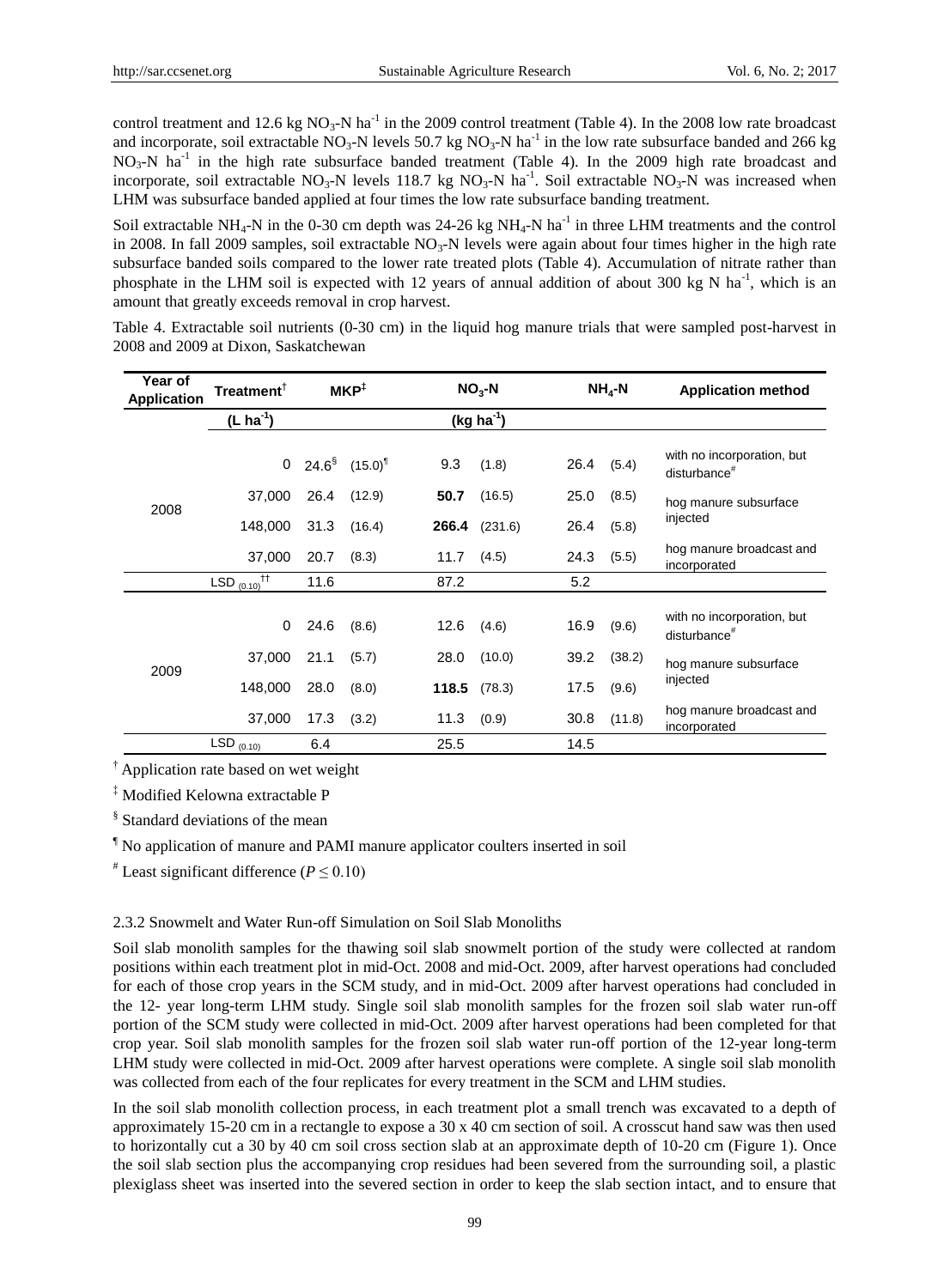the slab was not fractured during removal. The soil slab section was then wrapped in shipping tape to prevent fracture and breakup during transport to the laboratory, placed in a plastic storage container and then immediately placed in a freezer where they were stored at -20  $\degree$ C until the simulated snowmelt treatment.



Figure 1. Collection of soil slab monoliths from Dixon three-year solid cattle manure and 12-year long-term liquid hog manure study at Dixon, Saskatchewan

In February of 2009 and 2010, undisturbed unblown snow that had recently (within 48 h) fallen was collected from a field at the Goodale Farm (52° 03' 36" N 106° 30' 34"W) located approximately 20 km south-east of Saskatoon, SK. The undisturbed snow was collected from the field at approximately 50-100 m distance from the road to minimize any contamination of the snow from foreign roadside debris. For measuring snow melt run-off and leaching over thawing soil, the frozen soil slab monoliths were placed inside insulated plywood boxes designed to slow the rapid thawing of the soil slab so as to mimic snowmelt as it occurs in the spring, but also to allow the added snow cover to infiltrate into the subsurface of the soil and not simply run off the soil surface (Figure 2). Approximately 2 kg of snow (representing 7.5 cm of snow cover in a field, equivalent to 1.67 cm of water), was added to the soil slab monolith section surface. The rear of the insulated plywood boxes was elevated to a position of five degrees to allow leachate and run-off to occur. The boxes were lined with plastic sheets to facilitate snowmelt leachate and run-off collection. Laboratory room temperature was altered for the first 48 h of the experiment to simulate spring day conditions. Specifically, temperature was altered from - 8 °C (night), to 0  $\degree$ C mid-day, 5  $\degree$ C in later portions of the day and back to -8  $\degree$ C at night which allowed more gradual thawing of the soil slab monolith, allowing greater infiltration of the snowmelt water into the soil slab.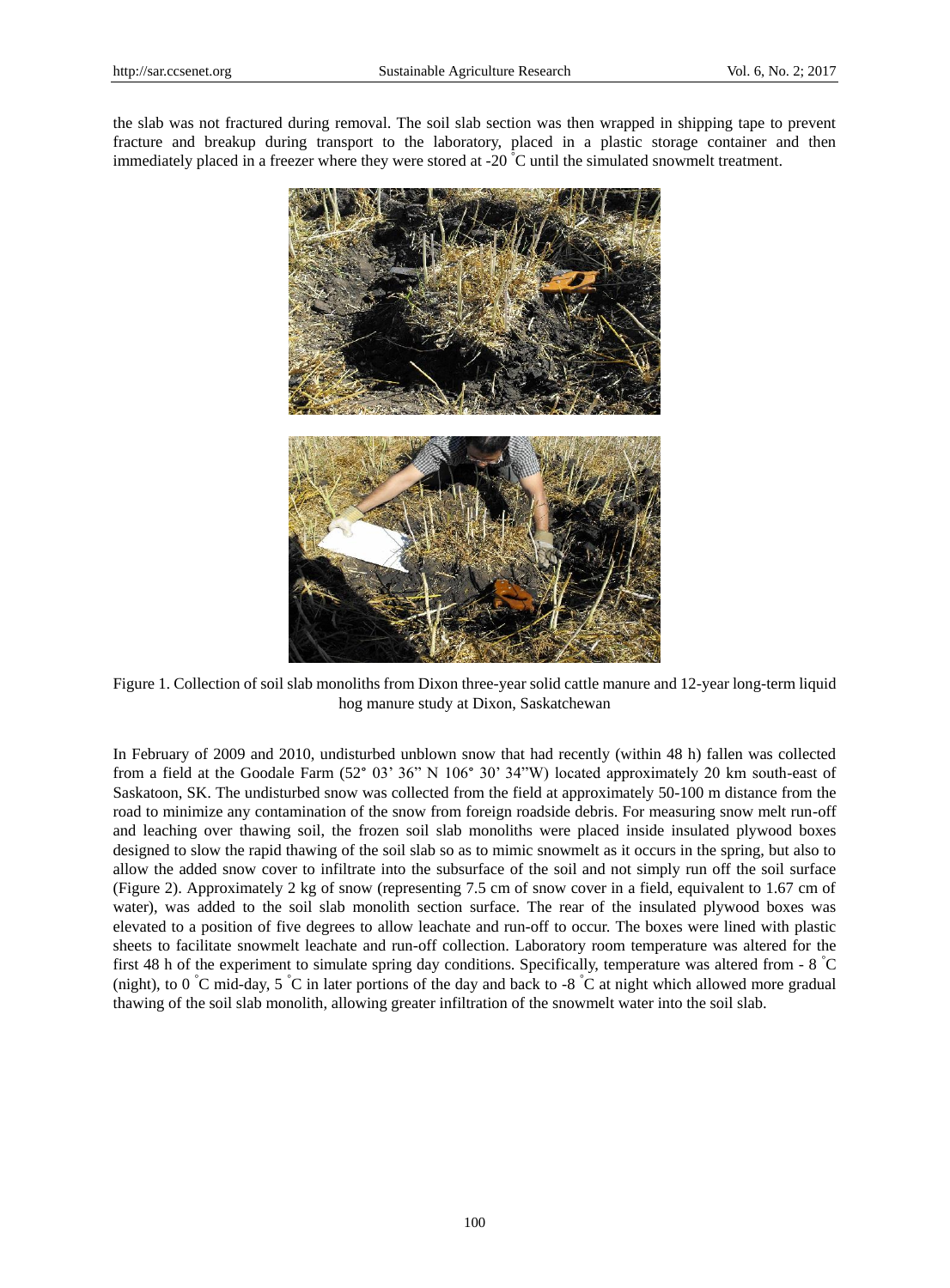

Figure 2. Simulated snowmelt on thawing soil slab monoliths and collection of run-off-leachate

Additionally, soil slab monoliths were used to simulate and measure nutrient movement in surface water run-off passing quickly across frozen soil. This experiment was conducted to simulate a warm Canadian prairie spring day in which snow has melted and water is moving rapidly across a field while the soil surface remains in a predominately frozen or unthawed state. A set of -20 °C frozen soil slabs sampled from the treatments obtained in Oct. 2009 were placed in elevated boxes as described above. Two kg of water at 2 °C was poured over a 60-second time period from a plastic bucket directly and rapidly at a distance of 2 cm from the slab surface starting from the elevated portion of the frozen soil slab surface and water was collected at the lower portion of the elevated box as described previously.

The leachate and run-off from the thawing soil slab monoliths and the frozen soil slabs was collected, the volume collected was measured, recorded and samples immediately frozen and stored at -20 °C until the samples were thawed and filtered using Millipore™ 45 µm glass filters. All of the filtered samples were analyzed for SRP,  $NO<sub>3</sub>-N$  and NH<sub>4</sub>-N using a Technicon<sup>©</sup> II automated colorimetry analyzer (American Public Health Association 2005). A sub-sample of collected snow was melted separately, filtered and analyzed to determine the background levels of the above nutrients, which was subtracted from the treatment run-off concentrations.

#### *2.4 Data Analysis*

Data from both the three-year SCM and 12-year long-term LHM studies were analyzed as a randomized complete block design, replicated four times for all field experiments at the SCM Saskatchewan site for SRP, NO<sub>3</sub>-N and NH<sub>4</sub>-N with two factors for the SCM application: rate of SCM treatment amendment and method of SCM application. The 12 year long-term LHM study was analyzed as a randomized complete block design, replicated four times for all field experiments for SRP,  $NO<sub>3</sub>-N$  and  $NH<sub>4</sub>-N$  with two factors for the LHM application: rate of LHM treatment amendment and method of LHM application. Data from the SCM and LHM sites were analyzed independently. Sample data was analyzed for normality and equality of variances using the univariate procedure and transformed where necessary. Means separation comparisons for all variables were conducted using the general linear model procedure using a least significant difference (LSD) of ( $P \le 0.10$ ) calculated with SAS Proc GLM (SAS version 9.0, 2008).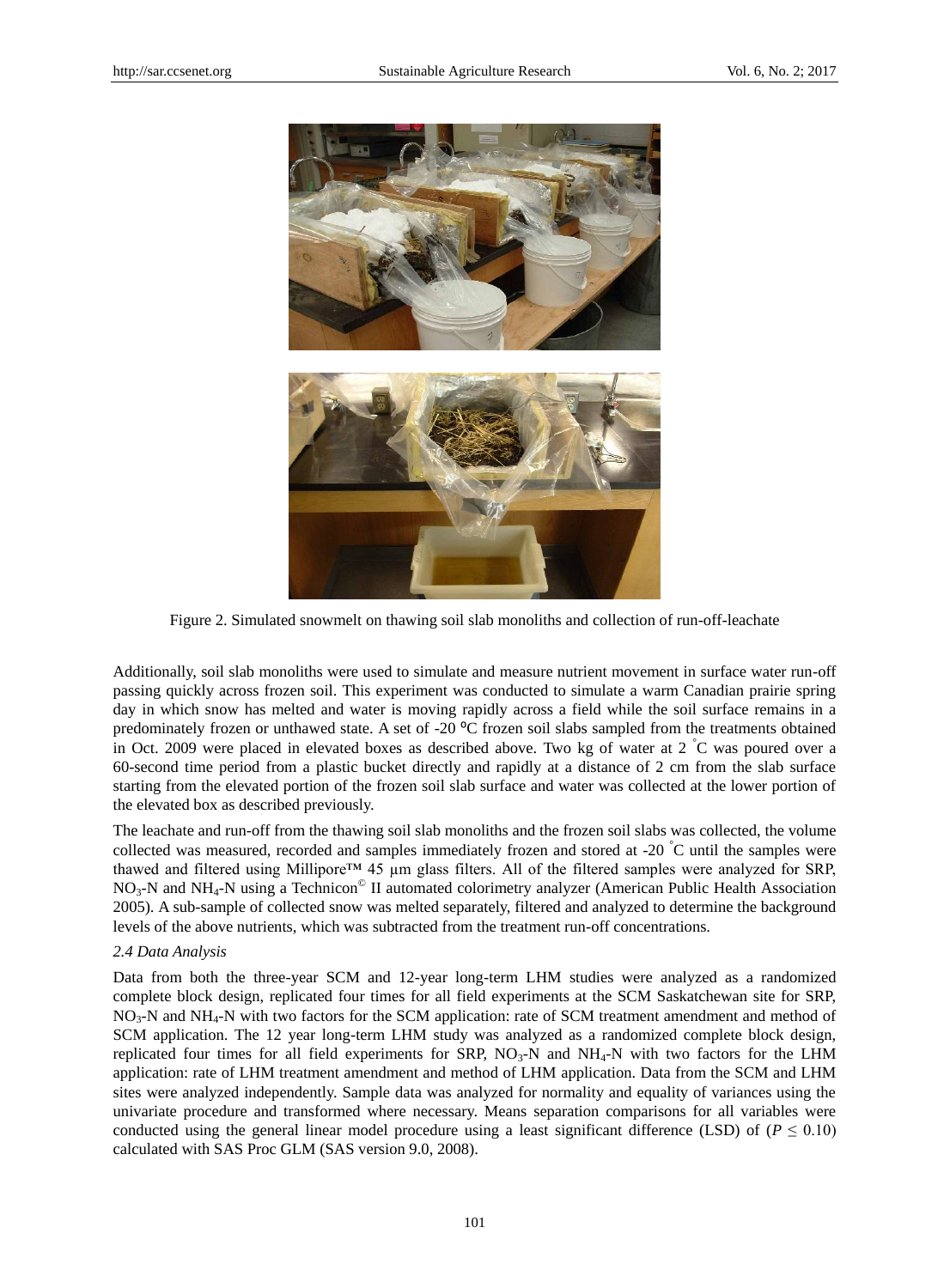## **3. Results**

## *3.1 Soluble Reactive Phosphorus Export in Snowmelt Water on Thawing Solid Cattle Manure Amended Soil*

In the SCM soil slabs collected in the fall of 2008, the SRP exported in run-off and leachate from snowmelt was observed to be significantly ( $P \le 0.10$ ) higher in the broadcast and incorporated and subsurface banded treatments than the  $0.02$  kg P ha<sup>-1</sup> exported in the unamended control (Figure 3a). As was observed in the  $2008$ thawing snow and soil slabs, the SRP exported in the SCM treatments in 2009 was significantly greater than the 0.03 kg SRP ha<sup>-1</sup> exported in the control treatment (Figure 3b). In 2008 and 2009, the manured treatments were found to be significantly ( $P \le 0.10$ ) higher in SRP export than the disturbed-control treatment. Amounts of P exported in manured treatments ranged from about  $0.1 \text{ kg P ha}^{-1}$  in the broadcast SCM treatment in 2008 to about 0.5 kg P ha<sup>-1</sup> in the subsurface banded treatment in 2009. The amounts of P removed from the SCM treated soils are 10 times higher than in the non-manured controls. These findings are in agreement with Smith et al. (2011) who reported that SRP concentrations in spring snowmelt water from cattle overwintering sites in east-central Saskatchewan were over 10.0 mg  $PO_4$ -P L<sup>-1</sup>, which was 20 times greater than the P concentration in the control basin water run-off  $(0.47 \text{ mg } PO_4\text{-}P L^{-1})$ . Olsen et al. (2010) has reported greater amounts of P and N in water runoff from cattle manured soil after the first year of application in a multi-year study in Alberta, but with reduced P and N in runoff in subsequent years. This was not the case in the present study, as the amount of SRP exported increased from 2008 to 2009, but is consistent with a greater amount of P applied in the SCM treatments in 2009 (Table 1) and the higher soil test extractable P in the fall of 2009 (Table 3).



**Treatment**

Figure 3. Export of soluble reactive phosphorus (kg P ha<sup>-1</sup>) by thawing snow on thawing soil slab monoliths from a three-year solid cattle manure field study collected in a) fall 2008 and b) fall 2009. Means followed by the same letter are not significantly ( $P \le 0.10$ ) different. Error bars denote standard deviations of the means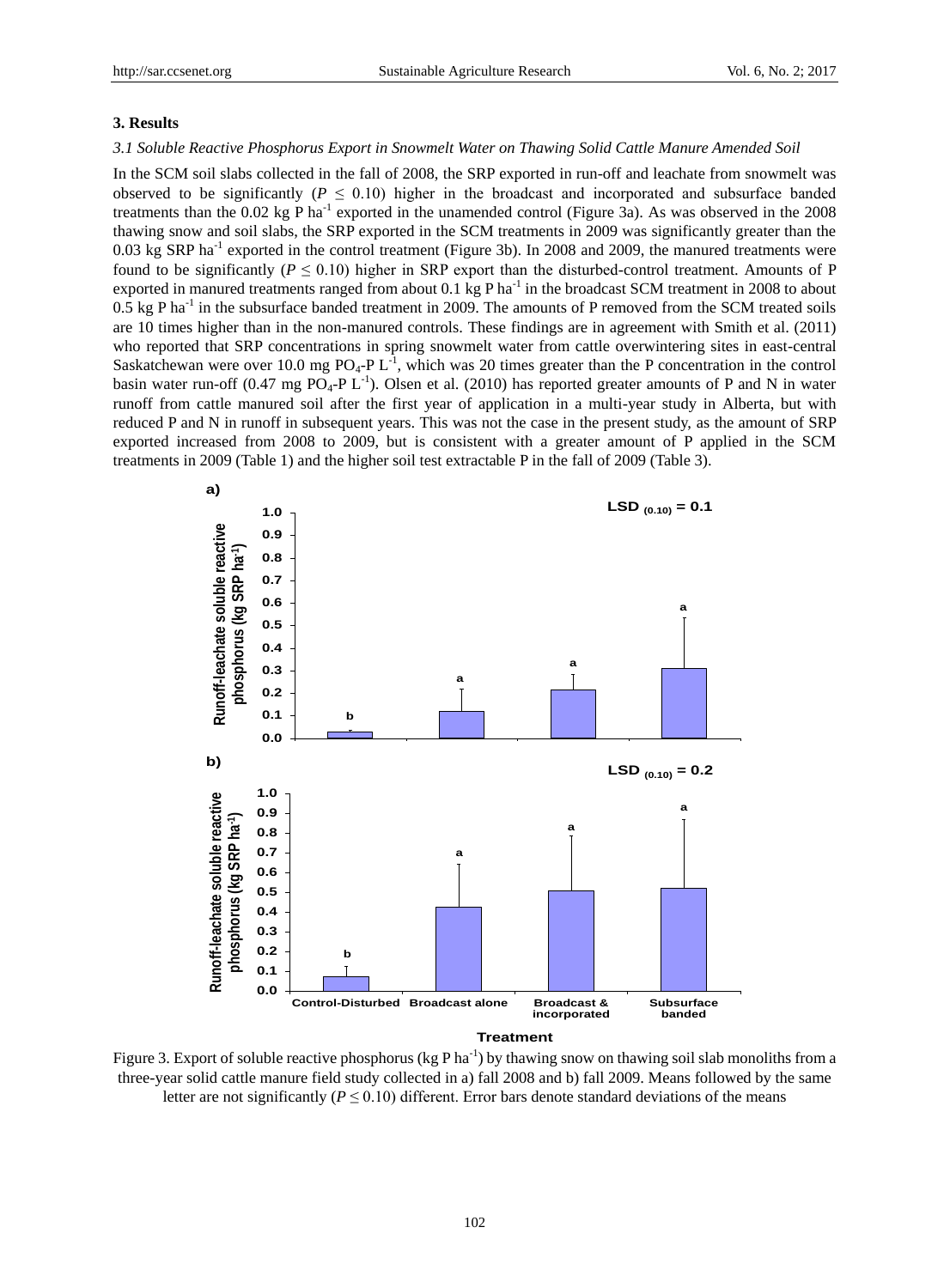## *3.2 Soluble Reactive Phosphorus Export in Water Moving Rapidly Across the Surface of Frozen Cattle Manure Amended Soil*

In snowmelt conditions of water passing rapidly over frozen soil monoliths obtained from the SCM site in mid-Oct. 2009, the SRP exported in the three manure treatments was significantly ( $P \le 0.10$ ) higher than the 0.03 kg SRP ha<sup>-1</sup> exported in the control treatment (Figure 4). Overall, SRP export in water running rapidly across the surface of SCM treatment frozen soil slabs was approximately  $0.15$  kg SRP ha<sup>-1</sup>, which is less than one-half of that in the thawing snow and soil. This is expected due to a lower degree of interaction between water and soil when the soil surface is frozen. The longer time duration associated with the snowmelt run-off and leaching on the thawing soil slabs contrasts with the shorter time duration of the simulation of water running across the frozen surface of soil. This difference in time and frozen soil conditions which prevents infiltration of water means a reduced degree of soil-water interaction. It appears that the nature of the thaw and run-off such as thawing versus frozen soils can considerably influence the amount of nutrient ion that may be exported off the field.



Figure 4. Export of soluble reactive phosphorus (kg P ha<sup>-1</sup>) in water moving rapidly across the surface of frozen soil slab monoliths collected in fall 2009 from a three-year solid cattle manure field study site. Means followed by the same letter are not significantly ( $P \le 0.10$ ) different. Error bars denote standard deviations of the means

#### *3.3 Soluble Reactive Phosphorus Export in Thawing Snow and Soils from Liquid Hog Manure Amended Soil*

As expected, the amounts of SRP exported via run-off and leachate from thawing snow and soil slab monoliths collected from the long-term (12 years of application) LHM field study site was increased with LHM application (Figure 5). The SRP removed in the annual application rate of 148,000 L ha<sup>-1</sup> (Figure 5) of about 0.05 kg P ha<sup>-1</sup> was significantly ( $P \le 0.10$ ) greater than the control-disturbed treatment but was not significantly ( $P \le 0.10$ ) different from the other treatments, which themselves were not significantly different from the control treatment. Overall, the LHM SRP exports from 12 years of LHM application are about 10% of the SCM exports from two years of SCM application (Figure 3a), despite only slightly lower amounts of P added as LHM over 12 years in the 148,000 L ha<sup>-1</sup> rate treatments as added in two years of SCM application at 60 t ha<sup>-1</sup>. This can be explained in part by crop uptake and removal of the P added in the LHM treatments over the 12 years (Stumborg and Schoenau, 2008). This resulted in a smaller P surplus for the LHM field-study compared to the SCM study and much lower soil test extractable P contents in the soil of the LHM (Table 4) compared to the SCM (Table 3).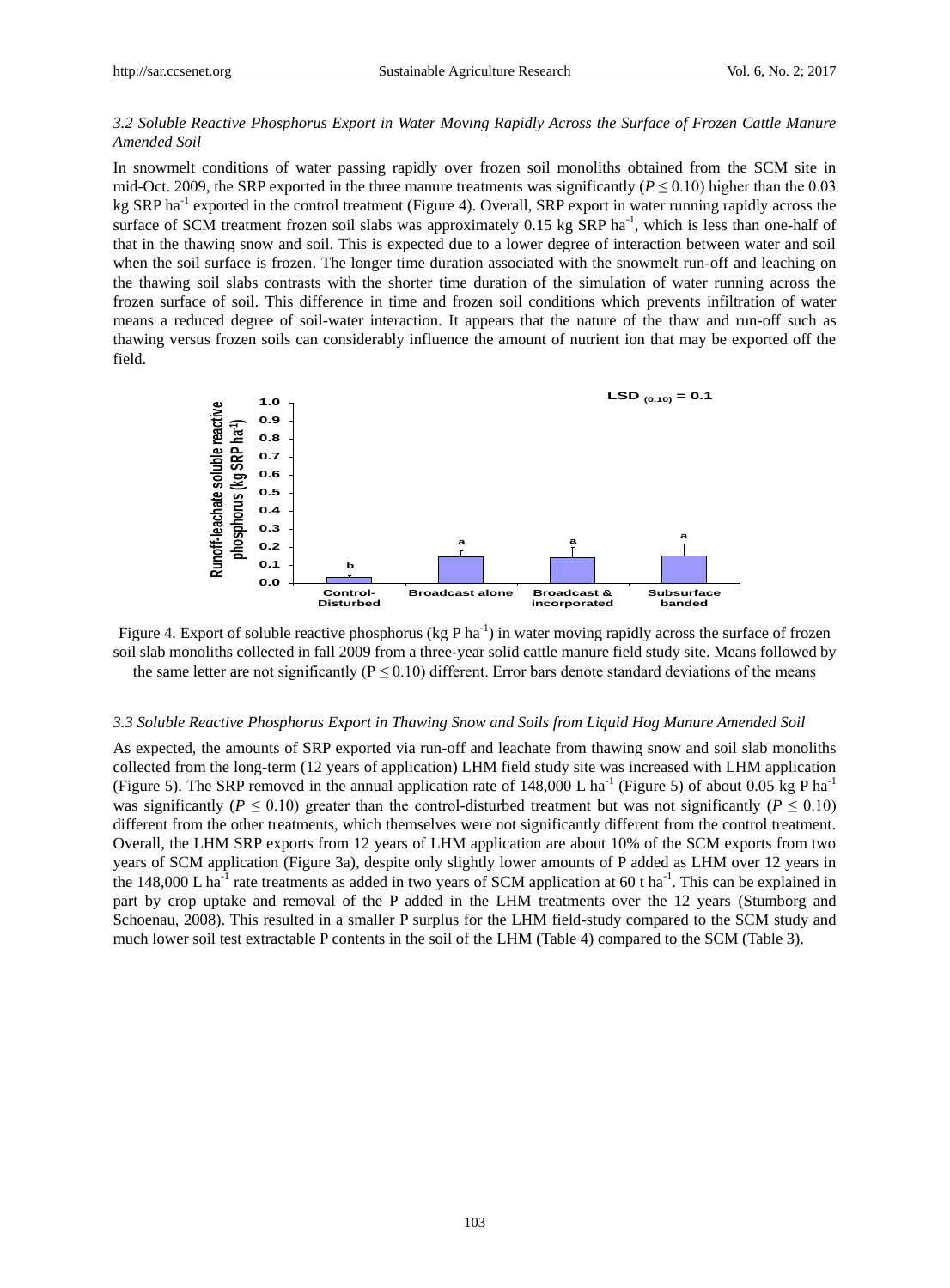

Figure 5. Export of soluble reactive phosphorus ( $kg Pha^{-1}$ ) by thawing snow on thawing soil slab monoliths collected in fall 2009 from a 12-year long-term liquid hog manure field study site. Means followed by the same letter are not significantly ( $P \le 0.10$ ) different. Error bars denote standard deviations of the means

#### *3.4 Phosphorus Export in Water Moving Rapidly Across the Surface of Frozen Liquid Hog Manure Amended Soil*

The SRP exported in water moving rapidly across the frozen surface of the LHM soil slabs (Figure 6) was approximately one-tenth of the amount of SRP export in water moving rapidly across the frozen soil surface after two years of manure application at the SCM site.



Figure 6. Export of soluble reactive phosphorus (kg P ha<sup>-1</sup>) in water moving rapidly across the surface of frozen soil slabs in a fall 2009 12-year long-term liquid hog manure field study site. Means followed by the same letter are not significantly ( $P \le 0.10$ ) different. Error bars are standard deviations of the means

This may be explained by the amount of P added, as the amount of P added over 12 years of LHM (Table 2) application at the 37,000 L ha<sup>-1</sup> rate was much smaller than the amount of P added in SCM at the 60 t ha<sup>-1</sup> rate over 3 years (Table 1).

The amount of P added over 12 years of LHM (Table 2) application at the  $148,000$  L ha<sup>-1</sup> rate was four times greater than the amount of P added at the  $37,000$  L ha<sup>-1</sup> rate. Soluble reactive P export was found to be much less than the SRP export in the SCM treatments. The LHM subsurface banded high rate  $148,000$  L ha<sup>-1</sup> produced a significantly ( $P \le 0.10$ ) greater amount of exported SRP in runoff moving across a frozen soil surface, compared to the lower  $37,000$  L ha<sup>-1</sup> subsurface banded LHM treatment and the control treatment. Of the different manure type (SCM and LHM) and snowmelt (thawing and frozen soil surface) scenarios examined, the rapid flow of water movement across the frozen surface of LHM amended soil resulted in the lowest SRP export from the soil, around  $0.01$  kg P ha<sup>-1</sup>.

#### *3.5 Dissolved Nitrate-nitrogen Export in Snowmelt Water on Thawing Solid Cattle Manure Amended Soil*

In the SCM thawing soil slabs from fall of 2008, the amounts of dissolved  $NO<sub>3</sub>-N$  in run-off and leachate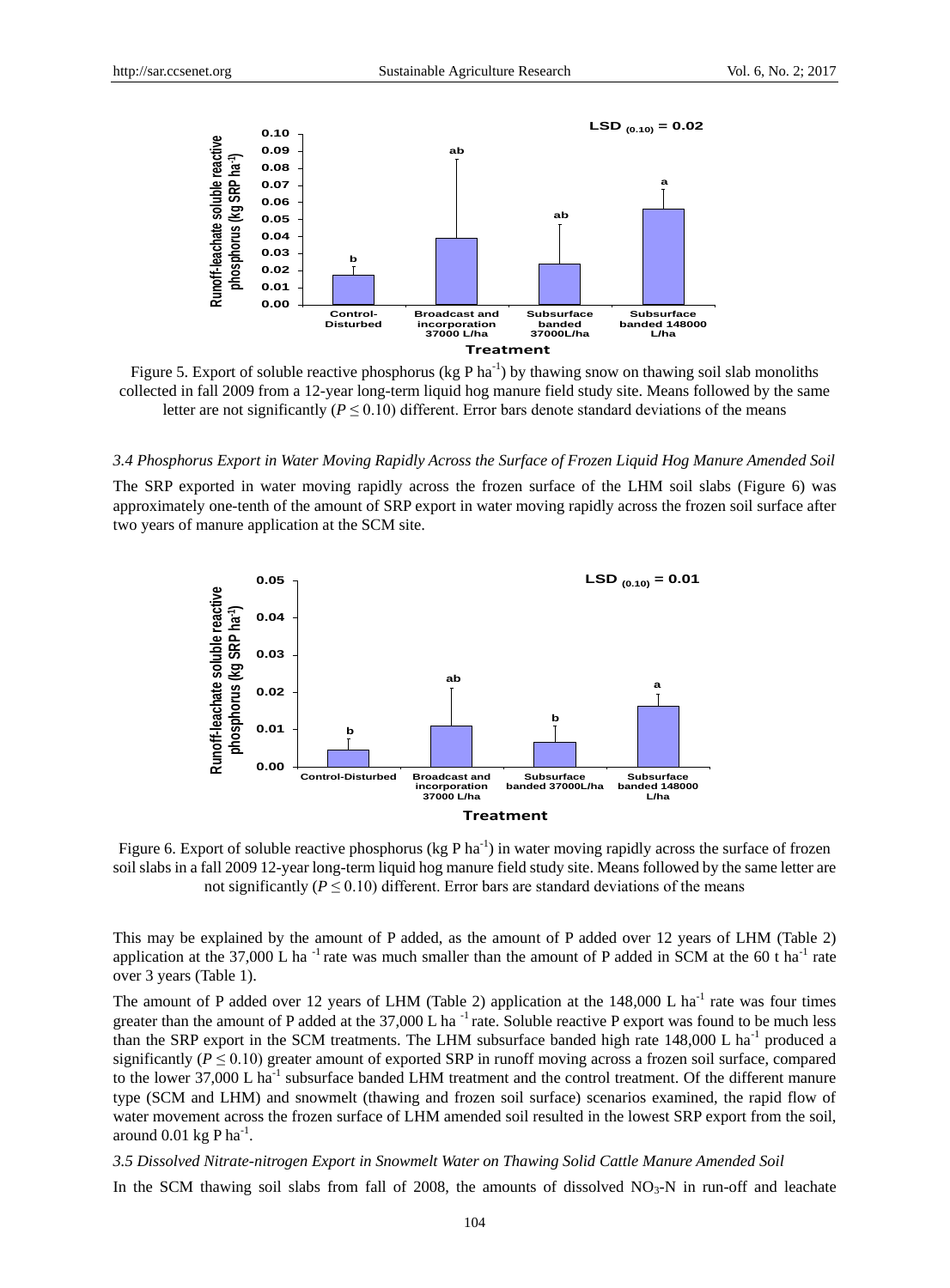snowmelt derived water were similar among manured treatments  $({\sim}0.4 \text{ kg NO}_3\text{-N ha}^{-1})$  and were not significantly different ( $P \le 0.10$ ) from the control-disturbed treatment (Figure 7a). Dissolved NO<sub>3</sub>-N concentrations for fall 2008 are reported in Appendix Table B.7. This agrees with observations by Smith et al. (2011), where little  $NO_3-N$  in run-off water was observed from winter snowmelt after the first year of manure application in a winter-feeding field located in east-central Saskatchewan. Export of dissolved  $NO<sub>3</sub>-N$  in the 2009 run-off and leachate was also similar among manured treatments  $(\sim 2.0$ -3.0 kg NO<sub>3</sub>-N ha<sup>-1</sup>) and were not significantly different  $(P \le 0.10)$  from the control-disturbed treatment (Figure 7b).



Figure 7. Export of dissolved nitrate-nitrogen (kg  $NO_3-N$  ha<sup>-1</sup>) by thawing snow on thawing soil slab monoliths from a three-year solid cattle manure field study collected in a) fall 2008 and b) fall 2009. Means followed by the same letter are not significantly ( $P \le 0.10$ ) different. Error bars denote standard deviations of the means

# *3.6 Dissolved Nitrate-nitrogen Export in Water Moving Rapidly across the Surface of Frozen Solid Cattle Manure Amended Soil*

Dissolved  $NO<sub>3</sub>-N$  removal in run-off from water moving rapidly across frozen soil slab monoliths in the SCM broadcast and incorporated treatment was significantly ( $P \le 0.10$ ) higher than the control treatment (Figure 8). The amount of nitrate removed was about half of the  $NO<sub>3</sub>-N$  removed via snowmelt run-off and leachate in the 2008 thawing snow and soil slabs, and it was 10% of the dissolved  $NO<sub>3</sub>-N$  removed in the 2009 thawing snow and soil slabs (Figure 7b).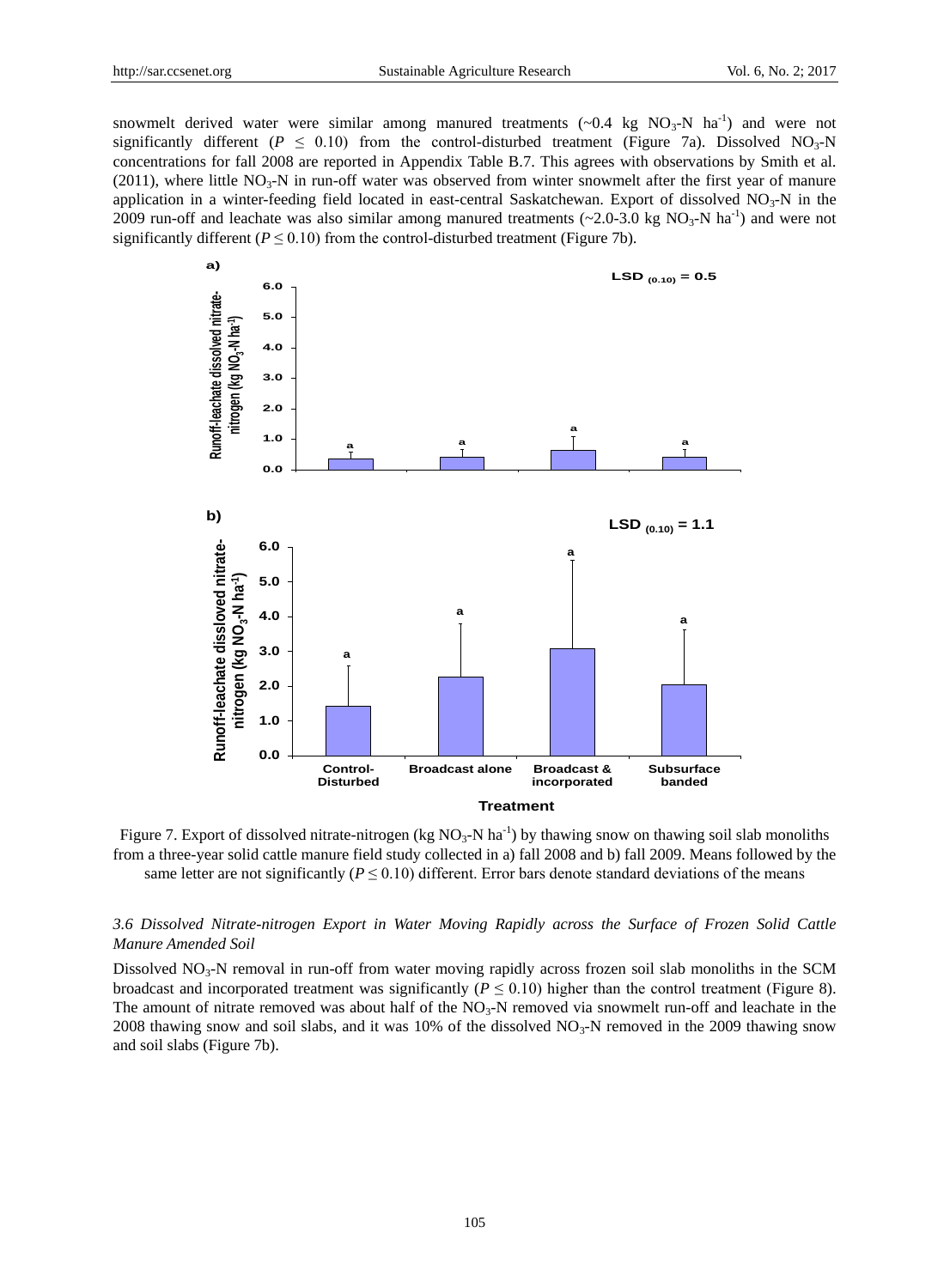

Figure 8. Export of dissolved nitrate-nitrogen (kg  $NO_3$ -N ha<sup>-1</sup>) in water moving rapidly across the surface of frozen soil slab monoliths collected in fall 2009 from a three-year solid cattle manure field study site. Means followed by the same letter are not significantly ( $P \le 0.10$ ) different. Error bars denote standard deviations of the means

#### *3.7 Dissolved Nitrate-nitrogen Export in Snowmelt Water on Thawing Liquid Hog Manure Amended Soil*

There were no significant ( $P \le 0.10$ ) differences in dissolved NO<sub>3</sub>-N export in water from thawing snow and soil slab monoliths collected in fall of 2009 among the three treatments and the non-manured control (Figure 9).



Figure 9. Export of dissolved nitrate-nitrogen (kg  $NO_3-N$  ha<sup>-1</sup>) by thawing snow on thawing soil slabs collected in fall 2009 from a 12-year long-term liquid hog manure field study site. Means followed by the same letter are not significantly ( $P \le 0.10$ ) different. Error bars denote standard deviations of the means

For the low rate of application, the subsurface banding tended to result in greater export than broadcast and incorporate, and export increased with rate. The amounts removed (about  $1-4$  kg  $NO_3-N$  ha<sup>-1</sup>) were similar to the amounts of nitrate removed in the SCM fall 2009 soils, despite lower fall soil nitrate contents in the SCM amended soils compared to the LHM amended soils. The reason for this is not known, but might reflect a greater interaction of snowmelt water with the soil in the SCM amended soil compared to the LHM amended soil.

## *3.8 Dissolved Nitrate-nitrogen in Water Moving Rapidly Across the Surface of Frozen Liquid Hog Manure Amended Soil*

Dissolved NO<sub>3</sub>-N export in water passing over frozen soil slab monoliths was not significantly different among the LHM treatments (Figure 10). As for phosphate, amounts of  $NO<sub>3</sub>-N$  removed in water passing over the frozen surface were considerably less than for snow melting on thawing soil. Soil texture, water infiltration rates and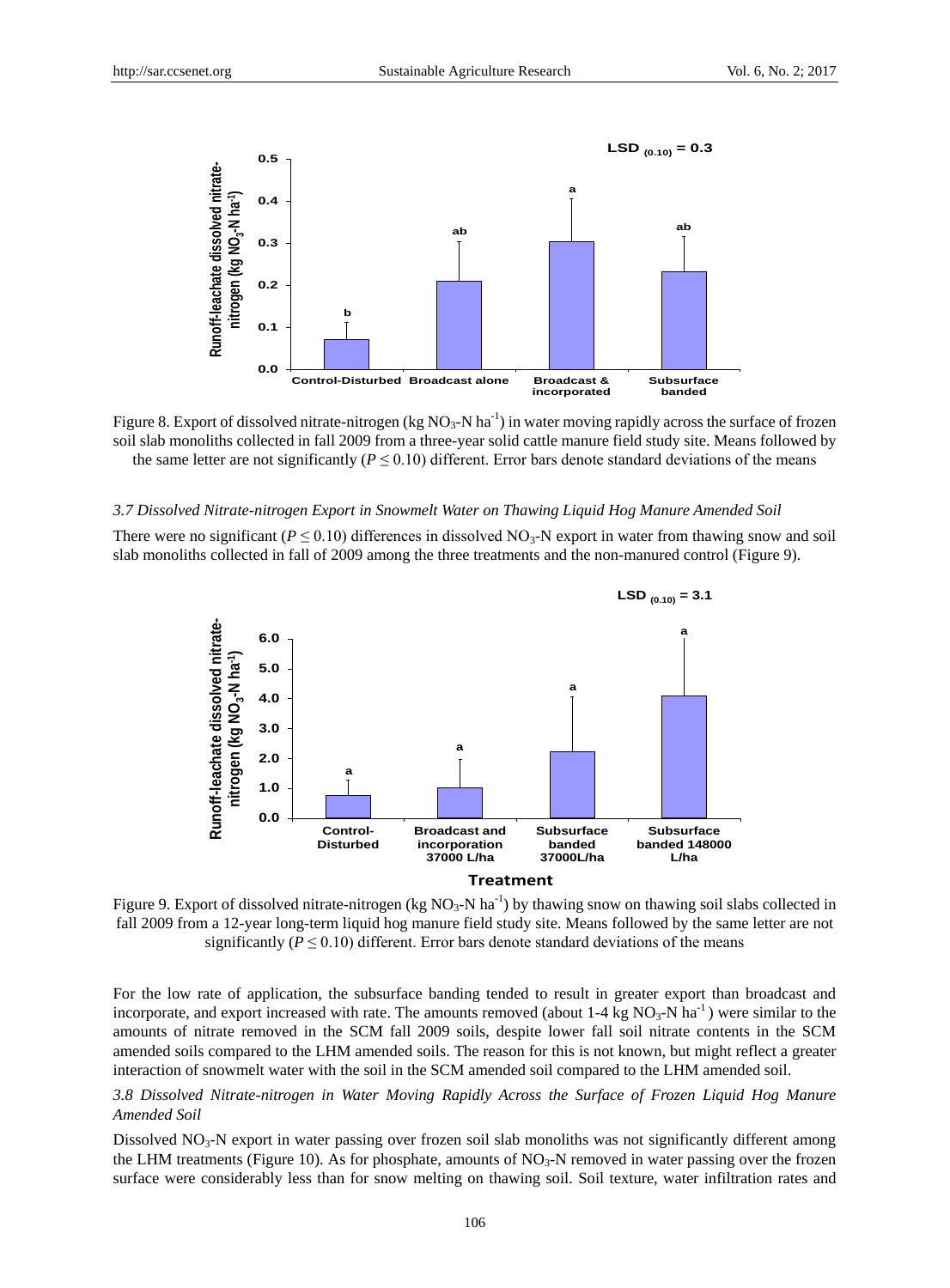redistribution of crop residues via tillage operations can all have an effect on the amount of  $NO_3$ -N that is retained near the soil surface (Stumborg et al., 2007). The subsurface flow of snowmelt water through thawing soil often results in much greater  $NO_3-N$  removal (Li et al., 2011).



Figure 10. Export of dissolved nitrate-nitrogen (kg  $NO_3-N$  ha<sup>-1</sup>) in water moving rapidly across the surface of frozen soil slabs in a fall 2009 12-year long-term liquid hog manure field study site. Means followed by the same letter are not significantly ( $P \le 0.10$ ) different. Error bars are standard deviations of the means

## *3.9 Dissolved Ammonium-nitrogen Export in Snowmelt Water on Thawing Solid Cattle Manure Amended Soil*

The dissolved NH<sub>4</sub>-N export was not significantly ( $P \le 0.10$ ) different between the disturbed-control treatment, broadcast alone, broadcast and incorporated and subsurface banded SCM treatments (Figure 11). Strong adsorption to soil particles could explain the low amount of NH4-N extracted by water passing across and through the soil. Manure  $NH<sub>4</sub>-N$  is readily adsorbed and held on the soil cation-exchange sites and is not easily extracted from the soil with water. In this study, the NH<sub>4</sub>-N released from manure could also have been rapidly utilized by plants during the growing season and/or nitrified thus leaving little residual NH4-N (Stumborg et al., 2007). In agreement with this, soil  $NH_4$ -N contents in the fall were low (Table 3), and are consistent with low (around 0.02 kg NH<sub>4</sub>-N ha<sup>-1</sup>) amounts of NH<sub>4</sub>-N exported in the run-off and leachate water collected from the melting snow on the slabs. The amounts of  $NH<sub>4</sub>-N$  exported are about 50 times lower than the amounts of NO<sub>3</sub>-N (Figure 10).

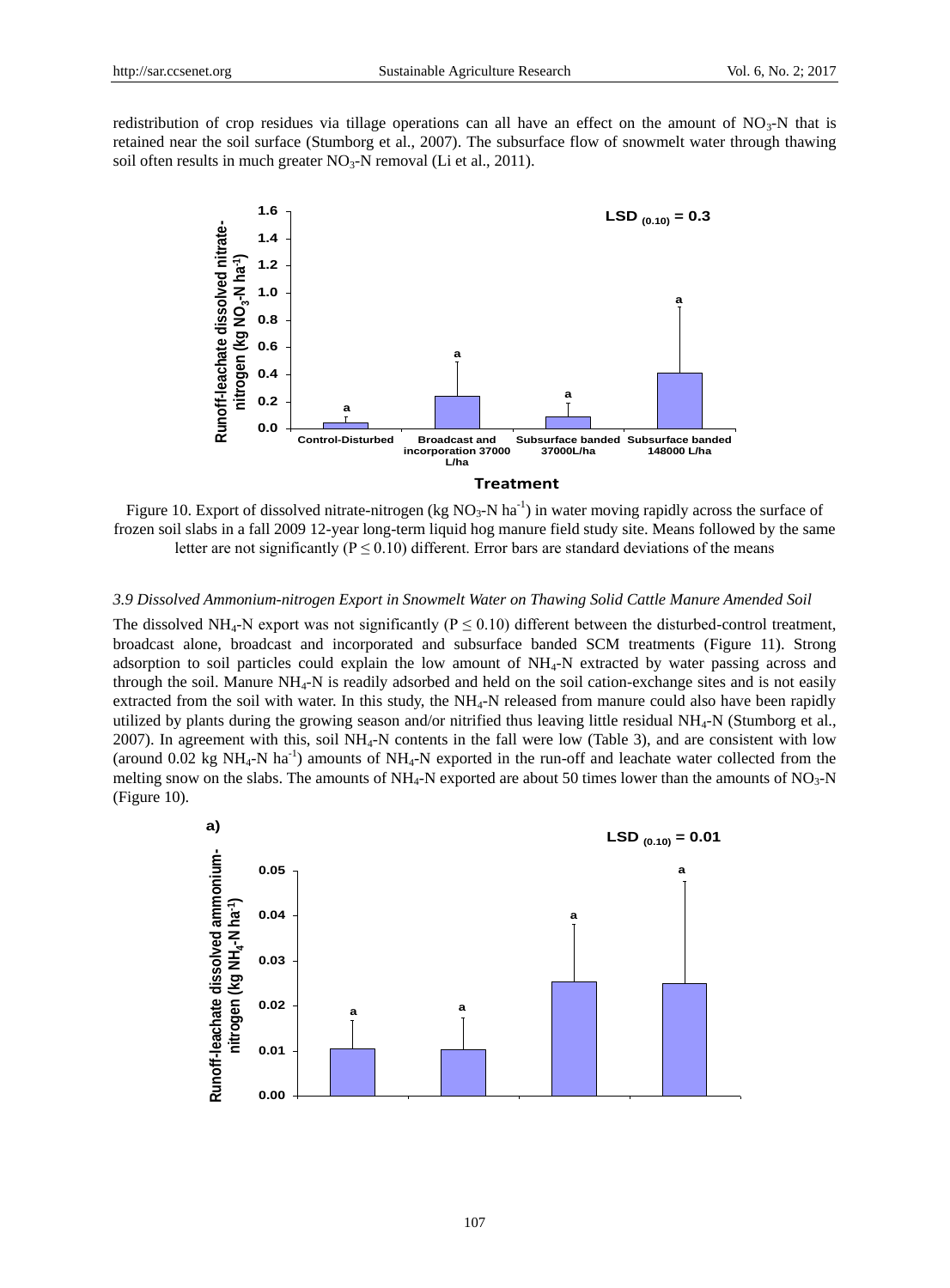

Figure 11. Export of dissolved ammonium-nitrogen (kg  $NH_4$ -N ha<sup>-1</sup>) by thawing snow on thawing soil slab monoliths from a three-year solid cattle manure field study collected in a) fall 2008 and b) fall 2009. Means followed by the same letter are not significantly ( $P \le 0.10$ ) different. Error bars denote standard deviations of the means

# *3.10 Dissolved Ammonium-nitrogen Export in Water Moving Rapidly across the Surface of Frozen Solid Cattle Manure Amended Soil*

The manure treatments and nature of run-off had relatively little effect on NH4-N export in water running rapidly across a frozen soil surface in this study (Figure 12). The  $NH_4$ -N is bound to soil colloids, which limits its interaction and release to water passing through. The frozen condition of the surface soil would further limit interaction. However, others have noted that NH4-N export can still occur depending on ice content in the pores (Steenhuis et al., 1981).



Figure 12. Export of dissolved ammonium-nitrogen (kg  $NH_4$ -N ha<sup>-1</sup>) in water moving rapidly across the surface of frozen soil slab monoliths collected in fall 2009 from a three-year solid cattle manure field study site. Means followed by the same letter are not significantly ( $P \le 0.10$ ) different. Error bars denote standard deviations of the means

#### *3.11 Dissolved Ammonium-nitrogen Export in Snowmelt Water on Thawing Liquid Hog Manure Amended Soil*

There were no significant differences in NH<sub>4</sub>-N export in water among the three LHM treatments at the 12-year long-term site (Figure 13). With similar clay content at both the SCM and LHM field sites (they are located adjacent to each other), cation adsorption would be similar. More NH4-N was added with the LHM compared to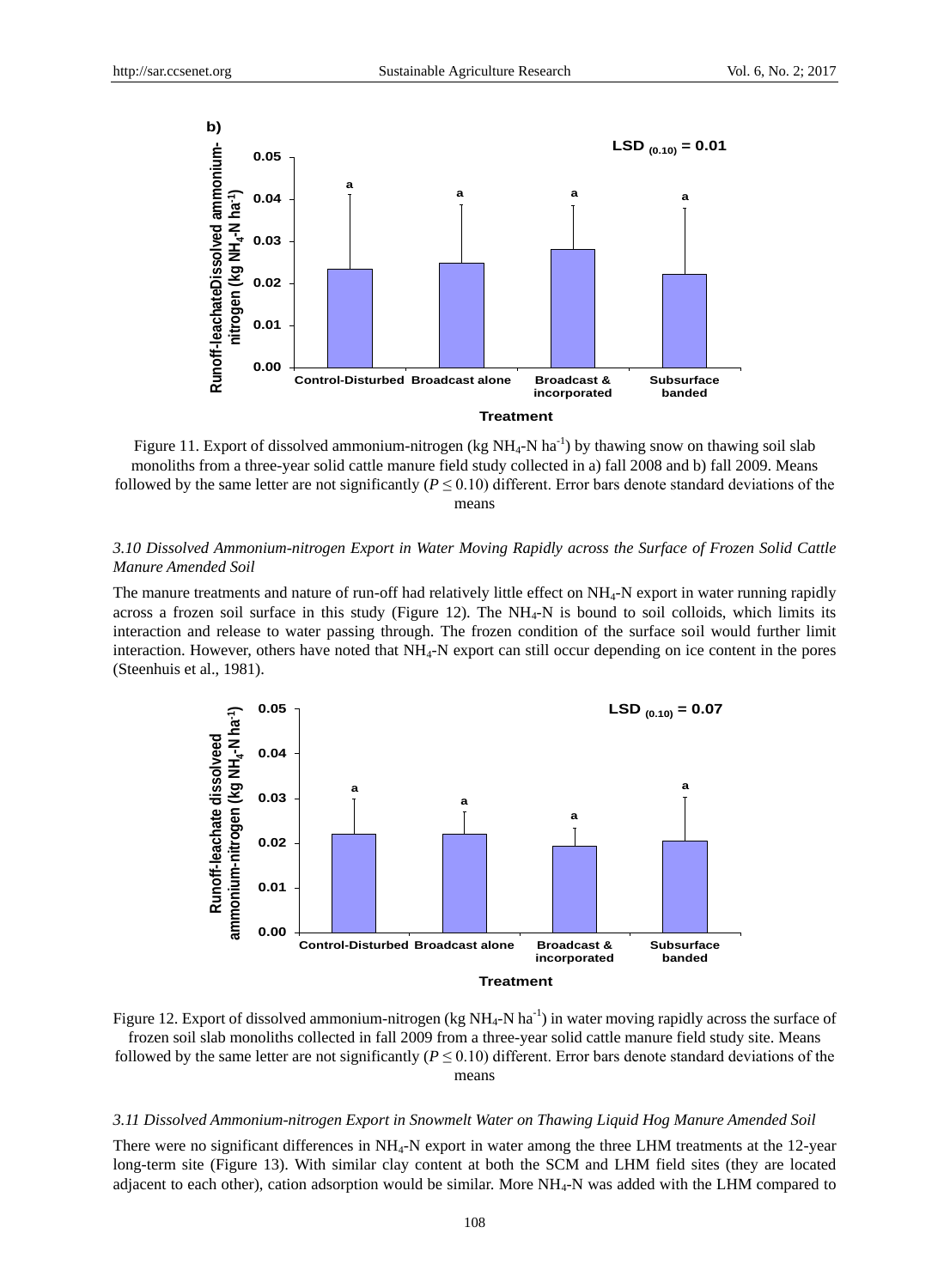the SCM, however run-off and leachate  $NH<sub>4</sub>-N$  concentrations were similar, which could be attributed to utilization of the LHM NH4-N by the crops along with nitrification from the time of application in spring to sampling time in the fall.



Figure 13. Export of dissolved ammonium-nitrogen (kg  $NH_4$ -N ha<sup>-1</sup>) by thawing snow on thawing soil slabs collected in fall 2009 from a 12-year long-term liquid hog manure field study site. Means followed by the same letter are not significantly ( $P \le 0.10$ ) different. Error bars denote standard deviations of the means

# *3.12 Dissolved Ammonium-nitrogen in Water Moving Rapidly across the Surface of Frozen Soils from Liquid Hog Manure Amended Soil*

Similar to the results from the SCM treatments, the amount of NH4-N exported in all three of the LHM treatments for water running across frozen soils was similar and not significantly ( $P \le 0.10$ ) different from the control treatment (Figure 14), and also similar to the amount of NH4-N collected in run-off and leachate from thawing snow and soil slabs (Figure 13). The amount of  $NH_4$ -N collected was similar between the three LHM treatments at  $\sim$ 0.03 kg ha<sup>-1</sup> and not significantly different from the control-disturbed treatment. The observed lack of differences in NH4-N export between the three LHM treatments and the control treatment could be due to the rapid conversion of  $NH_4$ -N to  $NO_3$ -N in the nitrification process after each annual spring application of LHM. Combined with plant uptake of the N contained in the LHM, there was little accumulated  $NH_4$ -N in the soil. This would have left very low amounts on the frozen soil surface of the soil slabs available for export.

The lack of treatment effects of LHM on NH<sub>4</sub>-N export is similar to the lack of treatment effects for SCM. There was less NH<sub>4</sub>-N added in the SCM compared to the NH<sub>4</sub>-N added in the LHM, thus very low amounts remaining on the soil surface available for export off fall season extracted soil slabs.



Figure 14. Export of dissolved ammonium-nitrogen (kg  $NH_4$ -N ha<sup>-1</sup>) in water moving rapidly across the surface of frozen soil slabs in a fall 2009 12-year long-term liquid hog manure field study site. Means followed by the same letter are not significantly ( $P \le 0.10$ ) different. Error bars are standard deviations of the means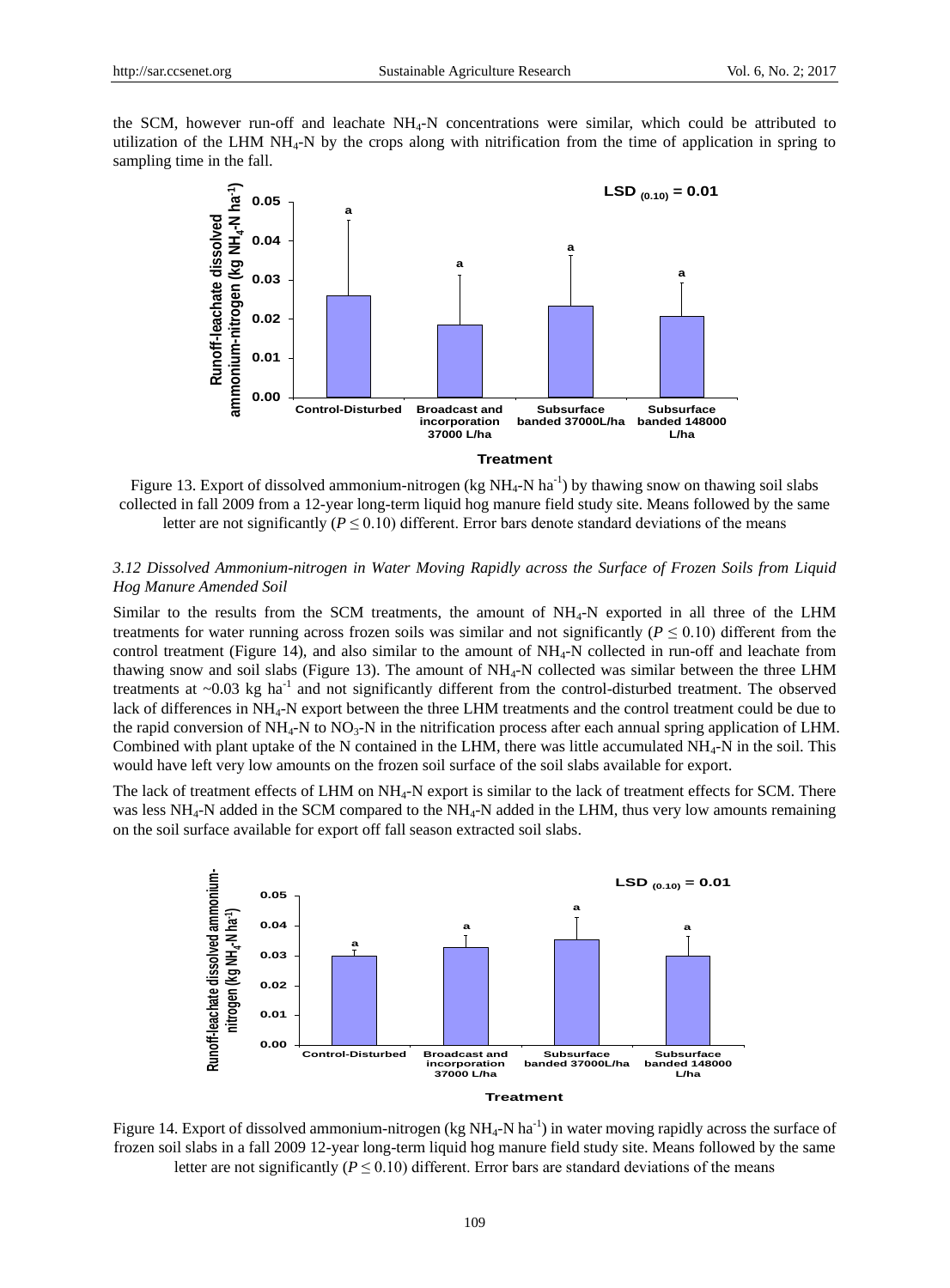#### **4. Discussion**

#### *4.1 Soil Reactive Phosphorus*

Immobilization of P in SCM in organic forms and slow mineralization (Stumborg and Schoenau, 2008) could explain why overall SRP export was less than 1 kg SRP ha<sup>-1</sup> for all three SCM application methods. As well, the brief soil-water interaction time may not have been sufficient to mobilize much P. Converse et al. (1976) and Kongoli and Bland (2002) have noted that removal of nutrients with run-off water after winter applications of manure varies with the nature of the manure. Specifically solid animal manures containing greater amounts of bedding and straw, such as the manure used in this study, can serve as a mulch platform that limits or reduces the amounts of nutrients that can be removed by snowmelt run-off water. The less than 1 kg SRP ha<sup>-1</sup> export for all three SCM application methods is negligible compared to the  $150 \text{ kg }$ P ha<sup>-1</sup> added in the broadcast alone, broadcast and incorporated and subsurface banded, respectively, SCM treatments in 2008. This could be accounted for by the low solubility of P in SCM and sorption to soil constituents, leading to its decreased mobility (Sharpley and Moyer, 2000). If the amount of P applied is greater than the P sorption capacity of a soil and exceeds the ability of plants to take up available supplies of P then more P is predicted to be exported by water (Brye et al., 2002), especially if there are preferential conduit modes of transport, which could explain the greater amount of SRP transported in the subsurface banded SCM treatment. The placement of SCM in a concentrated manure band could potentially overload soil mineral and organic adsorption sites which, combined with the deep horizontal banding (10-13 cm), creates more opportunity for preferential flow movement.

The P in the LHM would have had more time to react with the soil (12 yrs application period) compared to the shorter application period in the SCM treatments (3 yrs). Campbell et al. (1984) has described how the P concentration in the soil solution is typically low and it is known that P added as fertilizer can transform into insoluble forms over time, which can retard the availability and movement of P in the soil solution. Conversion of manure P into less soluble forms may also be occurring in the LHM amended soils over the 12 years of application. The amount of P added in the LHM (Table 2) in Oct. 2008 and Oct. 2009 was quite low compared to the P added in the SCM (Table 1).

Water soluble P in manure was reported by Kumaragamage et al.  $(2011)$  to be 3.4 kg t<sup>-1</sup> in LHM compared to 0.8 kg  $t^{-1}$  in SCM. A greater solubility of P in LHM would be expected to result in greater amounts of exportable SRP in runoff and/or leachate from LHM amended soil compared to SCM amended per unit of P added in fresh manure. However, crop uptake and removal of labile, readily available P added over the years in the LHM treatments, low amount of P added with the LHM, along with conversion to less soluble forms once in the soil would mask any effect in the current study.

## *4.2 Soil Nitrate-Nitrogen*

Smith et al. (2011) reported average  $NO<sub>3</sub>-N$  concentrations in water samples from cattle overwintering sites of 0.25 mg NO<sub>3</sub>-N L<sup>-1</sup> compared to 0.19 mg NO<sub>3</sub>-N L<sup>-1</sup> in control sites. The microbial conversion of organic N and  $NH_4$ -N contained in the manure to  $NO_3$ -N can be slowed by cold temperatures (Stark and Firestone, 1996), and the SCM in this study contained relatively little inorganic N. Additionally, most of the inorganic N would have been utilized by the crop in the first year after application. Moreover, the availability of N added in SCM can be very low due to cattle pen bedding material containing straw and/or wood chips, which can have a high C:N ratio, subsequently limiting mineralization and release of inorganic N (Schoenau and Davis, 2006).

## *4.3 Soil Ammonium-Nitrogen*

As noted previously, there was very little NH4-N added with the SCM, which could also account for the small amount of run-off and leachate NH4-N. In 2009, NH4-N exports were not enhanced in manure treatments compared to the control treatment. Infiltration of the soil micropores by water from snowmelt can be prevented if ice content is blocking the pore system (Ginting et al., 1998; Zuzel and Pikul, 1987). Given the low NH<sub>4</sub>-N content in soils receiving SCM as a consequence of plant uptake and rapid nitrification, and the retention by adsorption to clays and OM, it is not surprising that the manure treatment had minimal influence on  $NH_4-N$ export (Figure 12), and there was little difference in export on thawing and frozen soils.

The observed lack of difference among LHM treatments may be attributed to the rapid conversion of  $NH_4$ -N to NO3-N in the nitrification process following manure application and over the subsequent growing seasons, leaving little N accumulated in the soil as NH4-N by the time of slab removal after harvest in the fall. Also, any residual removal of NH4-N by water could be reduced due to retention of NH4-N on soil cation exchange sites.

#### *4.4 Future Study Directions*

It should be noted that this study was conducted on extracted soil slabs measuring 30 cm X 40 cm, which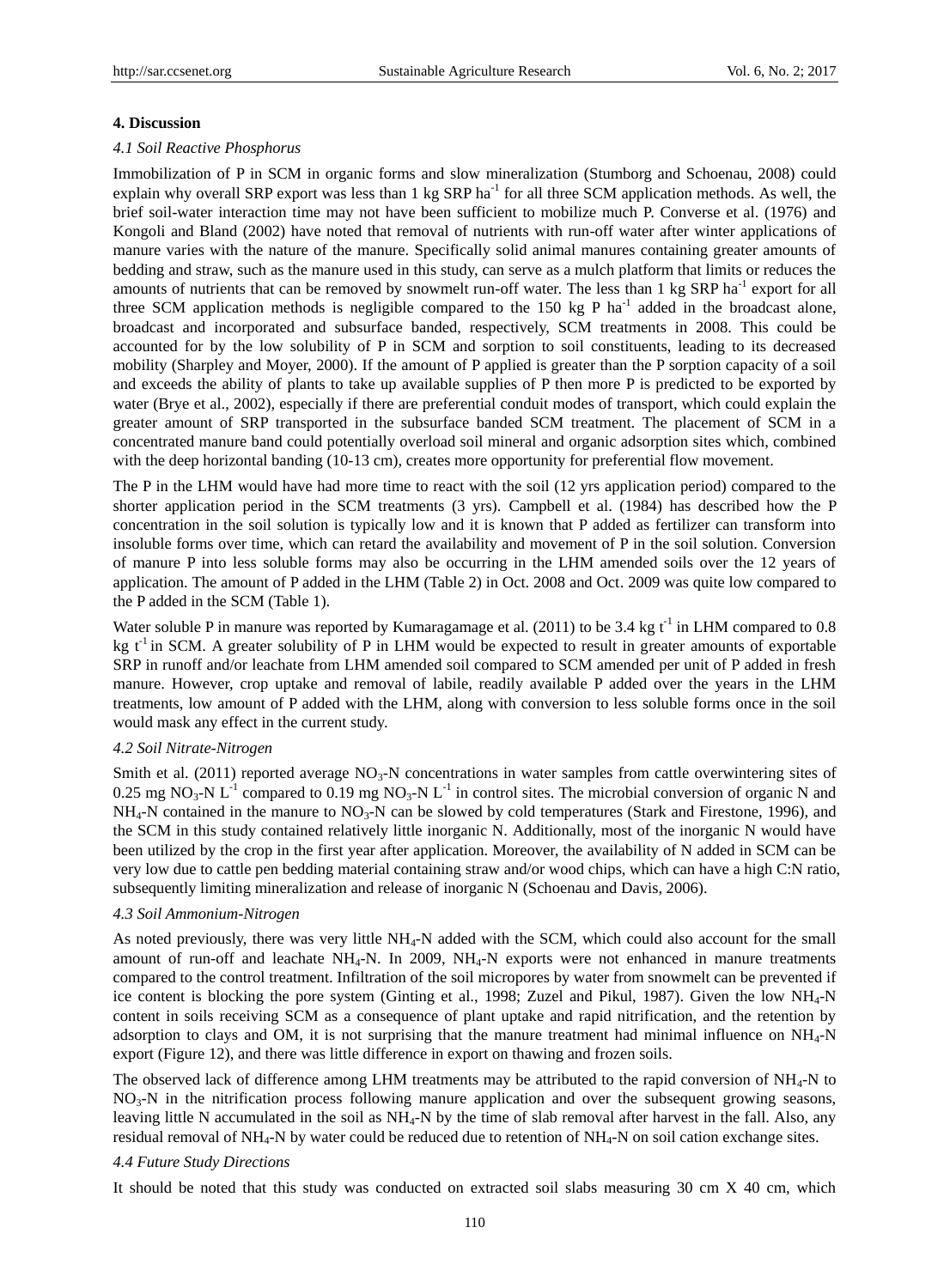represents a small portion of a typical cultivated field, thus there is a margin of error due to the small size of the soil slabs being examined. The study was conducted on a level landscape to eliminate the landscape factor of upper shoulder and lower backslope and footslope positions that can be encountered in a typical Saskatchewan landscape. These types of landscape positions would have an effect on study results if this study was replicated by subsurface banding SCM and LHM utilizing landscape formations as a factor. The nature of spring snowmelt runoff, direction of runoff and collection of water on a field would be affected by landscape position and would be a factor to examine in future studies. This study was conducted on a dryland type of cropping system and conducting this study under irrigated conditions would be a potential future direction to further study P and N nutrient movement off a field site. Additionally, examining P and N export and movement under different types of crops in an irrigated cropping system would also provide further information on nutrient movement in animal manure amended fields.

#### **5. Conclusions**

The novel methodology that was developed for collecting intact soil slab monoliths from replicated field plots and the development of a technique for simulating melting snow conditions and run-off under two common early spring scenarios has allowed new information to be collected on P and N export in snowmelt runoff from fields that have received annual applications of subsurface banded SCM and LHM. The addition of SCM using broadcast alone, broadcast and incorporated and subsurface banding techniques significantly increased SRP export in thawing snow and soil slab monoliths. However, there was no significant ( $P \le 0.10$ ) effect of SCM placement method on SRP export in snowmelt run-off and leachate in the soil slabs obtained from the SCM treated plots. This suggests that incorporation of manure or subsurface banding may not be effective in reducing transport. While in-soil placement may reduce manure contact with water during spring melt, it may also enhance the process of manure decomposition and production of SRP as well as provide channels for preferential flow of water. The addition of SCM using all three placement methodologies significantly increased SRP export in run-off collected from water flowing rapidly across the frozen surface of a soil slab. However, the amounts exported by water running across frozen soil were about one half of that exported from snowmelt running off and percolating through thawing soil. Compared to three years of SCM application, applying LHM for 12-years resulted in smaller amounts (about ten times less) of SRP exported in water from soil slab monoliths. This may be explained by crop removal and lower manure P input over the duration of the 12-year long-term LHM study. Reduction in the solubility of the P with aging could also be a factor. Chemical and spectroscopic assessments of phosphorus species present in the soils would help confirm this aspect.

There was no significant effect of manure application rate or method on  $NO<sub>3</sub>-N$  export, except for the broadcast and incorporate SCM treatment which had higher  $NO<sub>3</sub>-N$  export in water flowing across the frozen soil surface compared to the unamended control. Overall greater variability was encountered in  $NO<sub>3</sub>-N$  export compared to SRP. Similar to phosphate export, the  $NO<sub>3</sub>-N$  export was lower in water running across frozen soil surfaces compared to snowmelt occurring on thawing soils. Interestingly,  $NO<sub>3</sub>-N$  export was similar between SCM and LHM amended soils, despite the LHM soils having higher  $NO<sub>3</sub>-N$  content. There was a trend for the high LHM application rate which caused accumulation of  $NO_3-N$  in the soil to have the highest  $NO_3-N$  export in snowmelt water. Manure treatment had no significant ( $P \le 0.10$ ) effect on NH<sub>4</sub>-N export in the soils, regardless of type of applied animal manure. This may be attributed to the predominance of  $NO_3-N$  over  $NH_4-N$ , likely due to rapid nitrification of the NH4-N, especially after several years of manure application. Nitrification, N uptake by the crop, and adsorption of  $NH_4$ -N to soil cation exchange sites could explain the observed small amounts of  $NH_4$ -N removed by water in the manure treatments.

#### **Acknowledgements**

The authors would like to thank the Saskatchewan Agriculture Development Fund for funding for this study.

#### **References**

- American Public Health Association. (2005). Standards methods for the examination of water and wastewater, 21st ed., Method 4500-P E. www.standardmethods.org/ Accessed July 23, 2012.
- Baker, J. L., & Laflen, J. M. (1983). Runoff losses of nutrients and soil from ground fall-fertilized after soybean harvest. *Trans. ASAE*, *26*, 1122-1127. https://doi.org/10.13031/2013.34089
- Bechmann, M. E., Kleinman, P. J., Sharpley, A. N., & Saporito, L. S. (2005). Freeze-thaw effects on phosphorus loss in runoff from manured and catch-cropped soils. *J. Environ. Qual, 34*, 2301-2309. https://doi.org/10.2134/jeq2004.0415
- Brye, K. R., Andraski, T. W., Jarrell, W. M., Bundy L. G., & Norman J. M. (2002). Phosphorus leaching under a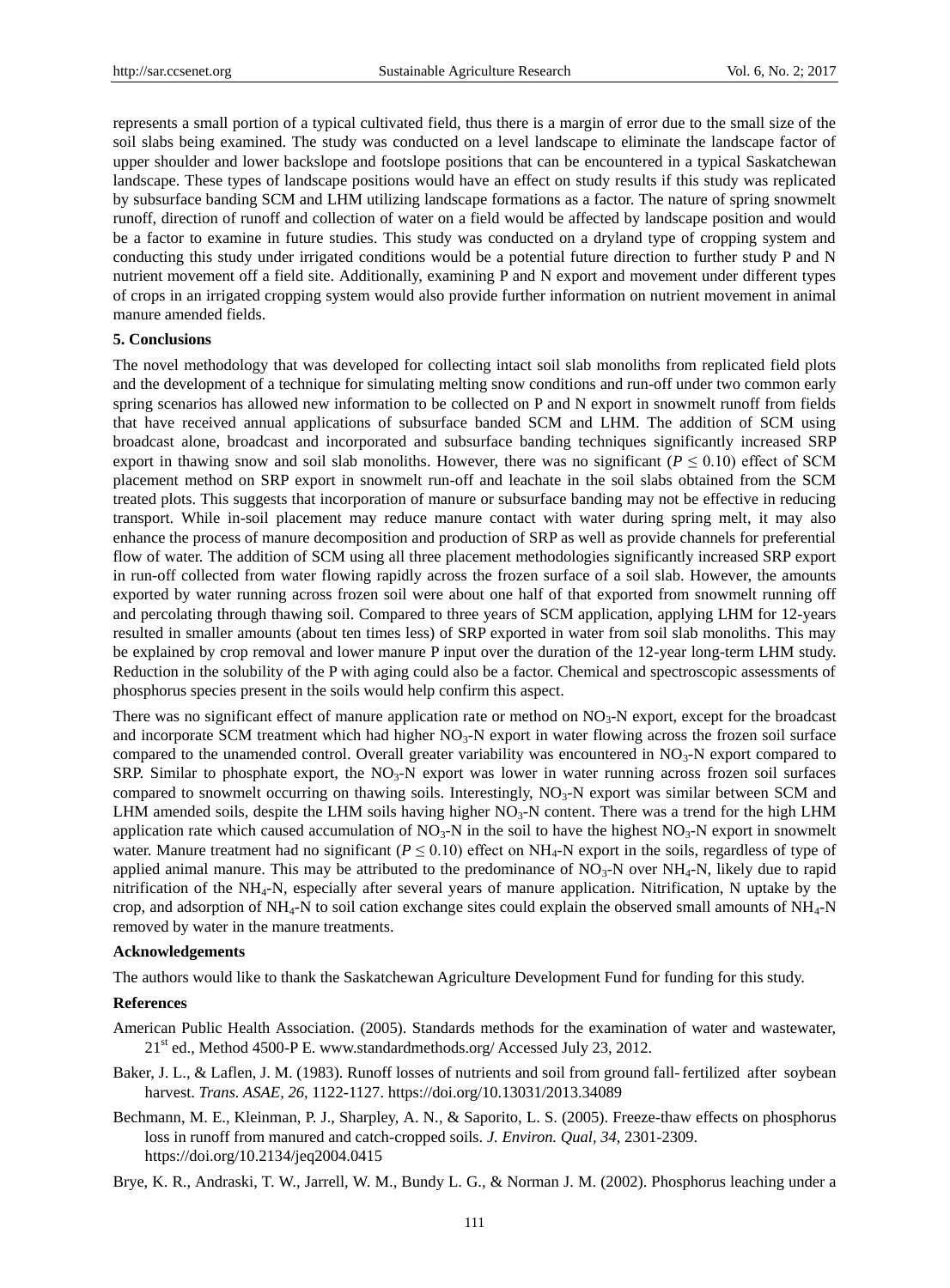restored tallgrass prairie and corn agroecosystems. *J. Environ. Qual, 31*, 769-781. https://doi.org/10.2134/jeq2002.0769

- Butler, J. S., & Coale, F. J. (2005). Phosphorus leaching in manure-amended Atlantic Coastal Plain soils. *J. Environ. Qual*, *34*, 370-381.
- Cade-Menun, B. J., Bell, G., Baker-Ismail, S., Fouli, Y., Hodder, K., McMartin, D. W., Perez-Valdivia, C., & Wu, K. S. (2013). Nutrient loss from Saskatchewan cropland and pasture in spring snowmelt runoff. *Can. J. Soil Sci., 93*, 445-468. https://doi.org/10.4141/cjss2012-042
- Campbell, C. A., Read, D. W. L., Winkleman, G. E., & McAndrew, D. W. (1984). 1st 12 years of a long-term crop-rotation study in southwestern Saskatchewan-bicarbonate-P distribution in soil and P-uptake by the plant. *Can. J. Soil Sci*, *64*, 125-137. https://doi.org/10.4141/cjss84-012
- Chanasyk, D. S., & Woytowich, C. P. (1987). Sediment yield as a result of snowmelt runoff in the Peace River region. *Can. Agric. Eng*, *29*, 1-6.
- Converse, J. C., Bubenzer, G. D., & Paulson, W. H. (1976). Nutrient losses in surface run-off from winter spread manure. *Trans. ASAE*, *19*, 517-519. https://doi.org/10.13031/2013.36061
- Cutforth, H. W., McConkey, B. G., Woodvine, R. J., Smith, D. G., Jefferson, P. G., & Akinremi, O. O. (1999). Climate change in the semiarid prairie of southwestern Saskatchewan: Late winter-early spring. *Can. J. Plant Sci, 79*, 343-350. https://doi.org/10.4141/P98-137
- Fleming, R., & Fraser, H. (2000). Impacts of winter spreading of manure on water quality: Literature Review. Ridgetown College, Univ. of Guelph, Ridgetown, ON, Canada.
- Gallichand, J. (1994). Numerical simulations of steady-state subsurface drainage with vertically decreasing hydraulic conductivity. *Irrigation and Drainage Systems, 8*, 1-12. https://doi.org/10.1007/BF00880794
- Ginting, D., Moncrief, J. F., Gupta, S. C., & Evans, S. D. (1998). Interaction between manure and tillage system on phosphorus uptake and runoff losses. *J. Environ. Qual*, *27*, 1403-1410. https://doi.org/10.2134/jeq1998.00472425002700060017x
- Glozier, N. E., Elliott, J. A., Holliday, B., Yarotski, J., & Harker, B. (2006). Water quality characteristics and trends in a small agricultural watershed: south Tobacco creek, Manitoba, 1992-2001. *Environment Canada*, Saskatoon, SK, Canada.
- Granger, R. J., Gray, D. M., & Dyck, G. E. (1984). Snowmelt infiltration to frozen prairie soils. *Can. J. Earth Sci*, *21*, 669-677. https://doi.org/10.1139/e84-073
- Guertal, E. A., Eckert, D. J., Traina, S. J., & Logan, T. J. (1991). Differential phosphorus retention in soil profiles under no-till crop production. *Soil Sci. Soc. Am. J*, 55, 410-413. https://doi.org/10.2136/sssaj1991.03615995005500020020x
- Hansen, N. C., Gupta, S. C., & Moncrief, J. F. (2000). Snowmelt runoff, sediment, and phosphorus losses under three different tillage systems. *Soil Till. Res, 57*, 93-100. https://doi.org/10.1016/S0167-1987(00)00152-5
- Jensen, M. B., Jorgensen, P. R., Hansen, H. C. B., & Nielsen, N. E. (1998). Biopore mediated subsurface transport of dissolved orthophosphate. *J. Environ. Qual, 27*, 1130-1137. https://doi.org/10.2134/jeq1998.00472425002700050019x
- Keeney, D. R., & Nelson, D. W. (1982). Nitrogen inorganic forms. *Methods of soil analysis. Part 2*. Chemical and microbiological properties: 643-698.
- Klausner, S. D., Zwerman, P. J., & Ellis, D. F. (1976). Nitrogen and phosphorus losses from winter disposal of dairy manure. *J. Environ. Qual, 5*, 47-49. https://doi.org/10.2134/jeq1976.00472425000500010010x
- Kongoli, C. E., & Bland, W. L. (2002). Influence of manure application on surface energy and snow cover: Field experiments. *J. Environ. Qual, 31*, 1166-1173. https://doi.org/10.2134/jeq2002.1166
- Kumaragamage, D., Flaten, D., Akinremi, O. O., Sawka, C. & Zvomuya, F. (2011). Soil test phosphorus changes and phosphorus runoff losses in incubated soils treated with livestock manures and synthetic fertilizer. *Can. J. Soil Sci, 91*, 375-384. https://doi.org/10.4141/cjss10004
- Lake Winnipeg Stewardship Board. (2006). Reducing nutrient loading to Lake Winnipeg and its watershed: Our collective responsibility and commitment to action. Report to the
- Langdale, G. W., Leonard, R. A., & Thomas, A. W. (1985). Conservation practice effects on phsophorus losses from southern piedmont watersheds. *J. Soil Water Conserv, 40,* 157-161.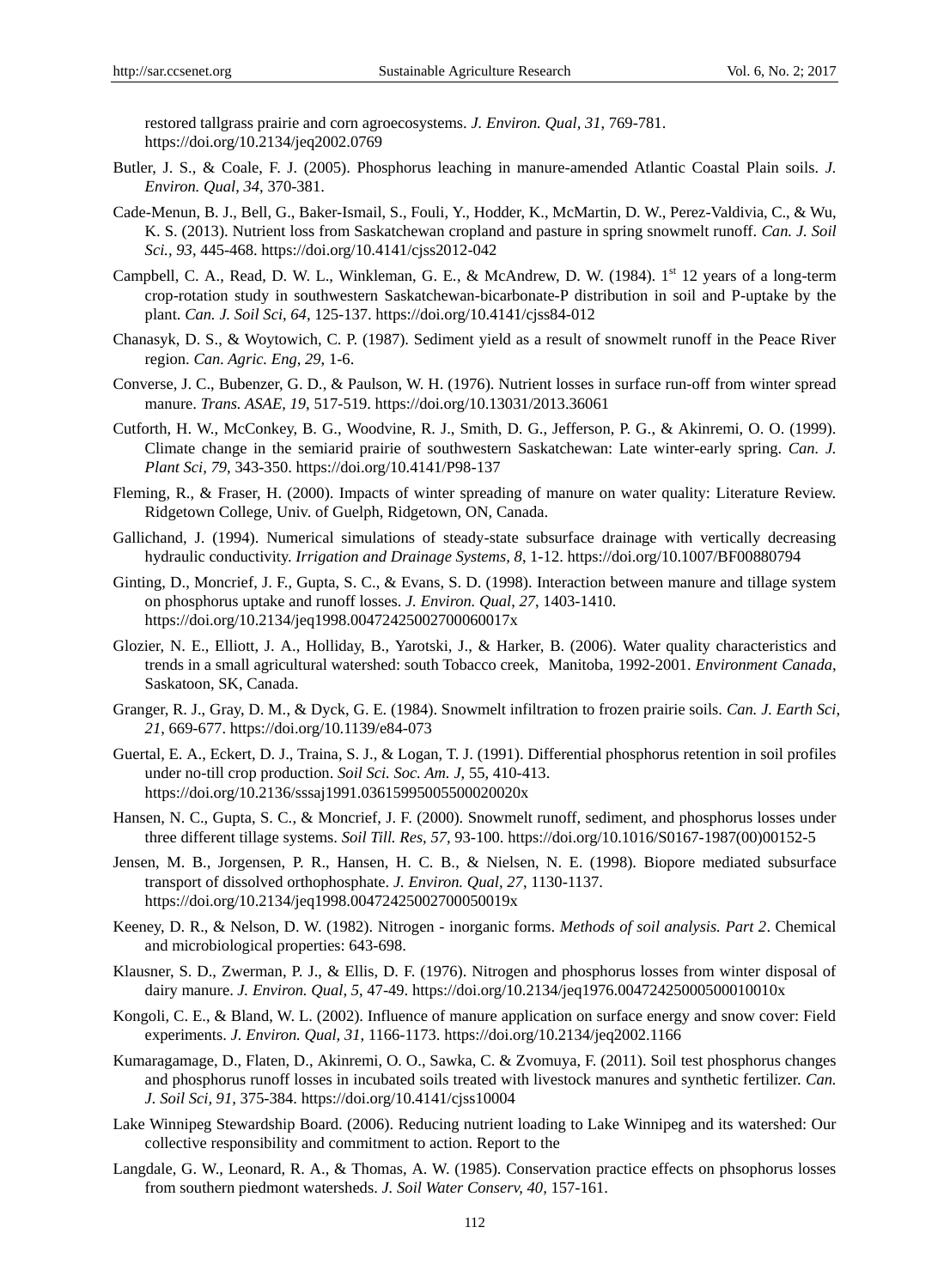- Li, S., Elliott, J. A., Tiessen, K. H., Yarotski, J., Lobb, D. A., & Flaten, D. N. (2011). The effects of multiple beneficial management practices on hydrology and nutrient losses in a small watershed in the Canadian prairies. *J. Environ. Qual, 40*, 1627-1642. https://doi.org/10.2134/jeq2011.0054
- Little, J. L., Nolan, S. C., Casson, J. P., & Olson, B. M. (2007). Relationships between soil and runoff phosphorus in small Alberta watersheds. *J. Environ. Qual, 36,* 1289-1300. https://doi.org/10.2134/jeq2006.0502
- McConkey, B. G., Ulrich, D. J., & Dyck, F. B. (1997). Snow management and deep tillage for increasing crop yields on a rolling landscape. *Can. J. Soil Sci, 77*, 479-486. https://doi.org/10.4141/S96-080
- Minister of Water Stewardship. Lake Winnipeg Stewardship Board, Gimli, MB. www.lakewinnipeg.org/web/downloads/LWSB\_December\_2006\_Report\_3.pdf. Accessed July 23, 2012.
- Mooleki, S. P., Schoenau, J. J., Hultgreen, G., Wen, G., & Charles J. L. (2002). Effect of rate, frequency and method of liquid swine manure application on soil nitrogen availability, crop performance and N use efficiency in east-central Saskatchewan. *Can. J. Soil Sci, 82*, 457-467. https://doi.org/10.4141/S01-057
- Mueller, D. H., Wendt, R. C., & Daniel, T. C. (1984). Phosphorus losses as affected by tillage and manure application. *Soil Sci. Soc. Am. J, 48*, 901-905. https://doi.org/10.2136/sssaj1984.03615995004800040040x
- Ontkean, G. R., Chanasyk, D. S., & Bennett, D. R. (2005). Snowmelt and growing season phosphorus flux in an agricultural watershed in south-central Alberta, Canada. *Water Qual. Res. J. Canada, 40*, 402-417.
- Priyashantha, K. R. S., Maule, C. P., & Elliott, J. A. (2007). Influence of slope position and hog manure injection on fall soil P and N distribution in an undulating landscape. *Trans. ASABE, 50*, 45-52. https://doi.org/10.13031/2013.22410
- Qian, P., Schoenau, J. J., & Karamanos, R. E. (1994). Simultaneous extraction of available phosphorus and portassium with a new soil test - a modification of Kelowna extraction. *Comm. Soil Sci. Plant Anal, 25*, 627-635. https://doi.org/10.1080/00103629409369068
- SAS Institute, Inc. (2008). *SAS user's guide. Statistics* (Version 9, ed). Cary, NC, USA: SAS Institute Inc.
- Saskatchewan Soil Survey. (1989). Rural Municipality of Humboldt No. 370. Preliminary soil map and report. *Saskatchewan Institute of Pedology, University of Saskatchewan*, Saskatoon, SK, Canada.
- Schnepf, M., & Cox, C. (2006). Environmental benefits of conservation on cropland: the status of our knowledge. *Soil and Water Conservation Society*, Ankeny.
- Schoenau, J. J., & Davis, J. G. (2006). Optimizing soil and plant responses to land-applied manure nutrientsin the Great Plains of North America. *Can. J. Soil Sci, 86*, 587-595. https://doi.org/10.4141/S05-115
- Sharpley, A. N., & Smith, S. J. (1994). Wheat tillage and water quality in the southern plains. *Soil Till. Res, 30*, 33-48. https://doi.org/10.1016/0167-1987(94)90149-X
- Sharpley, A. N., McDowell, R. W., & Kleinman, P. J. A. (2001). Phosphorus loss from land to water: integrating agricultural and environmental management. *Plant Soil, 237*, 287-307. https://doi.org/10.1023/A:1013335814593
- Sharpley, A. N., Withers, P. J. A., Abdalla, C. W., & Dodd, A. R. (2005). Strategies for the sustainable management of phosphorus. *American Society of Agronomy*, Madison, WI, USA.
- Sharpley, A., & Moyer, B. (2000). Phosphorus forms in manure and compost and their release during simulated rainfall. *J. Environ. Qual, 29,* 2053-2053. https://doi.org/10.2134/jeq2000.00472425002900060056x
- Sims, J. T., Simard, R. R. & Joern, B. C. (1998). Phosphorus loss in agricultural drainage: Historical perspective and current research. *J. Environ. Qual, 27*, 277-293. https://doi.org/10.2134/jeq1998.00472425002700020006x
- Smith, A., Schoenau, J., Lardner, H. A., & Elliott, J. (2011). Nutrient export in run-off from an in-field cattle overwintering site in East\_central Saskatchewan. *Water Sci. Tech, 64*, 1790-1795. https://doi.org/10.2166/wst.2011.747
- Stamm, C., Fluhler, H., Gachter, R., Leuenberger, J., & Wunderli, H. (1998). Preferential transport of phosphorus in drained grassland soils. *J. Environ. Qual, 27*, 515-522. https://doi.org/10.2134/jeq1998.00472425002700030006x
- Stark, J. M., & Firestone, M. K. (1996). Kinetic characteristics of ammonium-oxidizer communities in a California oak woodland-annual grassland. *Soil Biol. Biochem, 28*, 1307-1317.